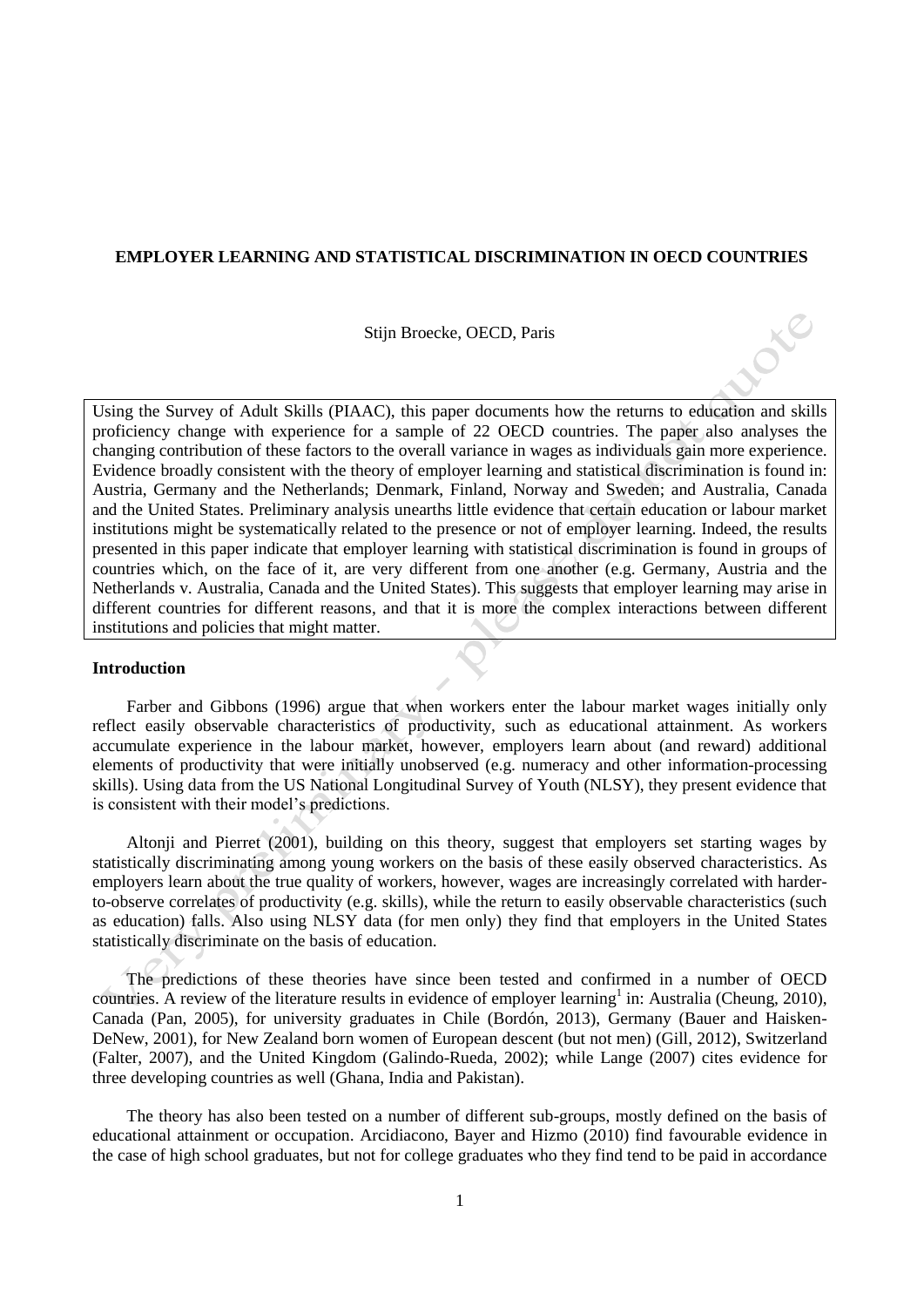with their ability from the beginning of their careers. Light and McGee (2013), however, show that this result hinges on how the start date of graduates' careers is defined. Using career start dates tied to permanent rather than first-observed school exit, they find that employer learning is equally evident for high school and college graduates. Looking at different occupational categories, Bauer and Haisken-DeNew (2001) find that employer learning only takes place for blue-collar workers at the lower end of the wage distribution - although Galindo-Rueda (2002) finds stronger evidence in the case of whitecollar workers.

Other authors have tested the theory on a range of different skills. Pasche (2009), for instance, finds that employer learning and statistical discrimination take place with non-cognitive as well as cognitive ones (a finding confirmed by Petre, 2013). Similarly, Light and McGee (2012) separate skills into various types and conclude that, although employer learning exists for each skill type, the extent of it depends both on the type of skill as well as its importance.

Two important extensions to the theory were brought by Schönberg (2007) and Lange (2007), respectively. Schönberg (2007) asks whether employer learning is symmetric (all employers have the same information about workers' productivity) or asymmetric (the current employer has private and more/better information about workers' productivity) – and finds that learning is mostly the former (i.e. public – Farber and Gibbons, 1996).

Lange (2007) investigates the speed of employer learning and finds that employers learn quickly.<sup>2</sup> He estimates that it takes on average three years for any initial expectation error on the part of employers about workers' productivity to decline by approximately 50%. Pasche (2009) estimates that the speed of employer learning is even faster when non-cognitive abilities are included on top of cognitive ones as proxies for productive ability. As pointed out by Pasche (2009), rapid employer learning matters, as it "is a key component of a meritocratic labor market". Finally, Mansour (2012) finds that the speed of employer learning varies across occupations: in some, employers learn about their workers' productivity over time, as suggested by the employer learning literature, while in other occupations employers appear to acquire enough information about worker productivity at the time of hire so that little learning takes place subsequently.

The contribution of this paper to the literature is two-fold. First, it tests the theory of employer learning and statistical discrimination across a wide range of countries, and it does so by applying a consistent methodology to comparable data across these countries. This matters because, as suggested in a working paper by Hanushek and Zhang (2006) employer learning may be a characteristic very specific to some countries.<sup>3</sup> If this is the case, then labour markets in different countries may function very differently, and the signals that employees send to employers as well as the characteristics which get rewarded in the labour market may vary substantially, with implications for education and labour market policy, as well as in terms of how efficiently labour markets might operate. This paper finds the most consistent evidence in favour of the theory of employer learning and statistical discrimination in: Austria, Germany and the Netherlands; Finland and Sweden; and Canada and the United States. Weaker, but broadly consistent evidence is also found in Australia, Denmark and Norway. For the remaining set of countries, the evidence is less supportive, and sometimes even conflicting.<sup>4</sup>

Second, the paper shows that employer learning manifests itself not only through an increase in the coefficient on proxies for ability/productivity, but also through the increased importance of these variables in explaining the variance in wages across individuals as they gain more experience. To show this, a methodology developed by Fields (2003) to decompose changes in income inequality is adapted to decompose the explained variance in wages across individuals into the components attributable to education and to ability, respectively.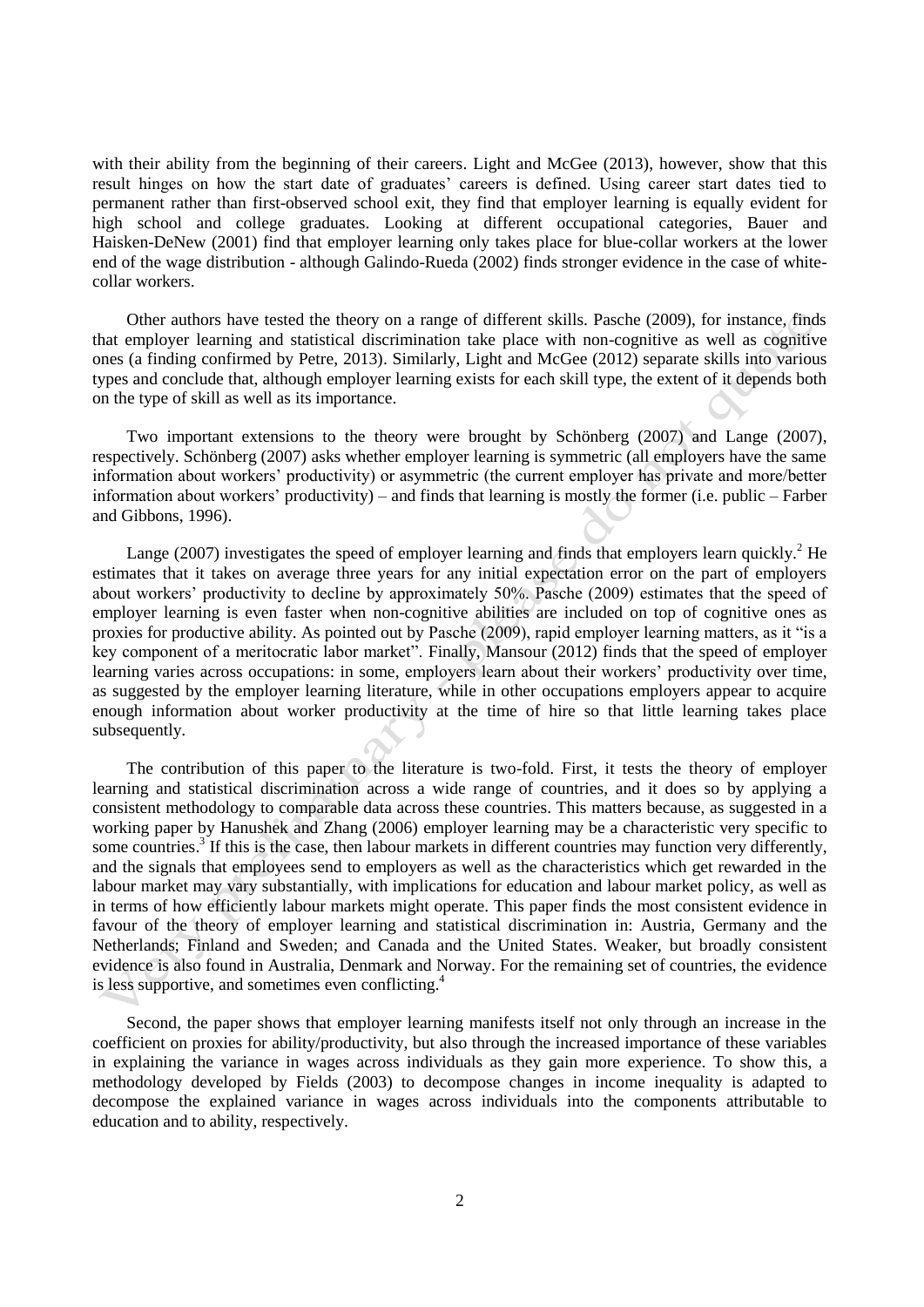The remainder of this paper proceeds as follows. The next section discusses the methodologies used in the paper to assess employer learning and statistical discrimination, while the third section presents the data used and offers some descriptive statistics. The results section begins with a visual exploration of the extent of employer learning across the 22 countries examined, followed by more formal tests of employer learning and statistical discrimination. The final section discusses the findings in light of the countries' education and labour market institutions.

## **Methodology**

Three approaches will be taken in this paper to analyse the changing importance of education and skills with experience in explaining individuals' wages. The first approach consists in a visual exploration of how these returns evolve with experience, based on flexible earnings regressions which estimate these returns at each year of experience. This is followed by an application of the Altonji and Pierret (2001) methodology, which has now become standard in the literature, to formally test for employer learning and statistical discrimination. The final analysis tests whether employer learning manifests itself not only through an increase in the coefficients on less-observable correlates of productivity (i.e. skills), but also through changes in the proportion of the variance in wages these variables explain.

## *Visualising the returns to education and skill with experience*

To fix ideas, the paper will start with a visual exploration of how the returns to education and skills change with experience. The returns to years of education and skill are estimated flexibly at each level of experience by regressing log wages (Y) on years of schooling (S) and skill proficiency (Z), interacted with a complete set of experience dummy variables  $(D_X)$  taking the value of one if experience is X and zero otherwise:

$$
Y = \beta_0 + \sum_X \beta_{S,X}(S \cdot D_X) + \sum_X \beta_{Z,X}(Z \cdot D_X) + \varepsilon
$$
 (1)

This regression is run separately for each country, and the estimated coefficients on S and Z are subsequently plotted against experience  $(X)$  to provide a picture of how the returns to schooling and skills evolve as individuals gain more experience in the labour market.

## *Formal tests for employer learning and statistical discrimination*

To formally test for employer learning and statistical discrimination, the methodology proposed by Altonji and Pierret (2001) is used, which consists in a basic OLS regression of log wages (Y) on years of schooling  $(S)$  and skill proficiency  $(Z)$ , each of which are interacted with experience  $(X)$ :

$$
Y = \beta_0 + \beta_S S + \beta_{S,X}(S \cdot X) + \beta_Z Z + \beta_{Z,X}(Z \cdot X) + f(X) + \varepsilon
$$
\n(2)

It is these interactions of schooling and skills with experience which allow testing for employer learning and statistical discrimination. In the case of employer learning, the interaction between education and experience should be non-increasing ( $\beta_{S,X} \le 0$ ) while the interaction between skills and experience non-decreasing  $(\beta_{Z,X} \ge 0)$ .<sup>5</sup> If S and Z are positively correlated (so that S is informative about Z), then statistical discrimination in the presence of employer learning would imply both that the interaction between education and experience is decreasing ( $\beta_{S,X}$  < 0) and that the interaction between skills and experience is increasing  $((\beta_{Z,X} > 0)^6$ .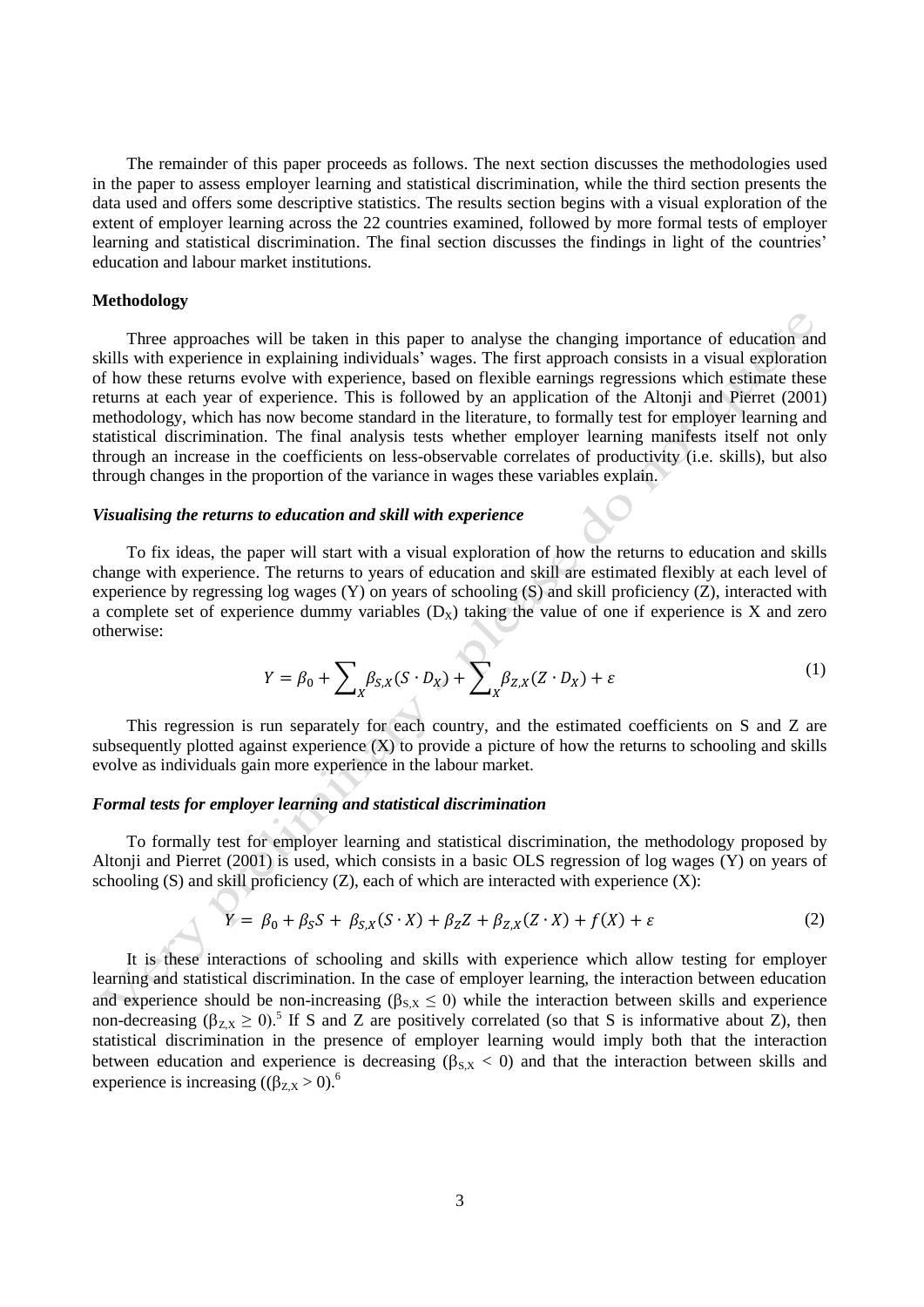## *Decomposing the variance in wages*

Employer learning and statistical discrimination manifest themselves through changes in the coefficients on education and ability, but it could also have an effect on the proportion of variance explained by these variables. Indeed, both a variable's coefficient and its contribution to the overall variance are measures of its importance, and a large coefficient does not necessarily translate into a large R-squared. Both pieces of information are useful in deciding on the relative importance of explanatory factors. In the case of employer learning with statistical discrimination, one would expect the proportion of variance in wages explained by education to fall with experience, while the proportion of variance in wages explained by ability should rise.

To analyse the contribution of education and skills to the variance in wages across individuals, a methodology developed by Fields (2003) is adapted, which was originally designed to analyse the level of income inequality in a country and its change over time. Fields' approach consists in decomposing the explained portion of the regression (R-squared) into weights for each of the factors. The decomposition is "exact" in the sense that the variance of Y is decomposed exactly into the sum of components attributable to each regressor and the residual.

Starting with a simple regression of the form:

$$
Y = \beta_0 + \beta_S S + \beta_Z Z + \varepsilon \tag{3}
$$

And denoting the resulting parameter estimates as:

$$
(\hat{\beta}_0 \hat{\beta}_S \hat{\beta}_Z) \tag{4}
$$

The portion of the total variance  $s(X)$  explained by each variable can be expressed as:

$$
s(X_S) = \frac{cov[X_S \hat{\beta}_S, Y]}{var(Y)}
$$
\n(5)

And

$$
s(X_Z) = \frac{cov[X_Z \hat{\beta}_Z, Y]}{var(Y)}\tag{6}
$$

And the contribution of each variable to the explained variance  $p(X)$  can be obtained simply by dividing each  $s(X)$  by the total explained variance (R-squared):

$$
p(X_S) = \frac{s(X_S)}{R^2} \tag{7}
$$

And: 
$$
\overline{a}
$$

$$
p(X_Z) = \frac{s(X_Z)}{R^2} \tag{8}
$$

Where by construction the  $p(X)$ 's sum to 100%.<sup>7</sup>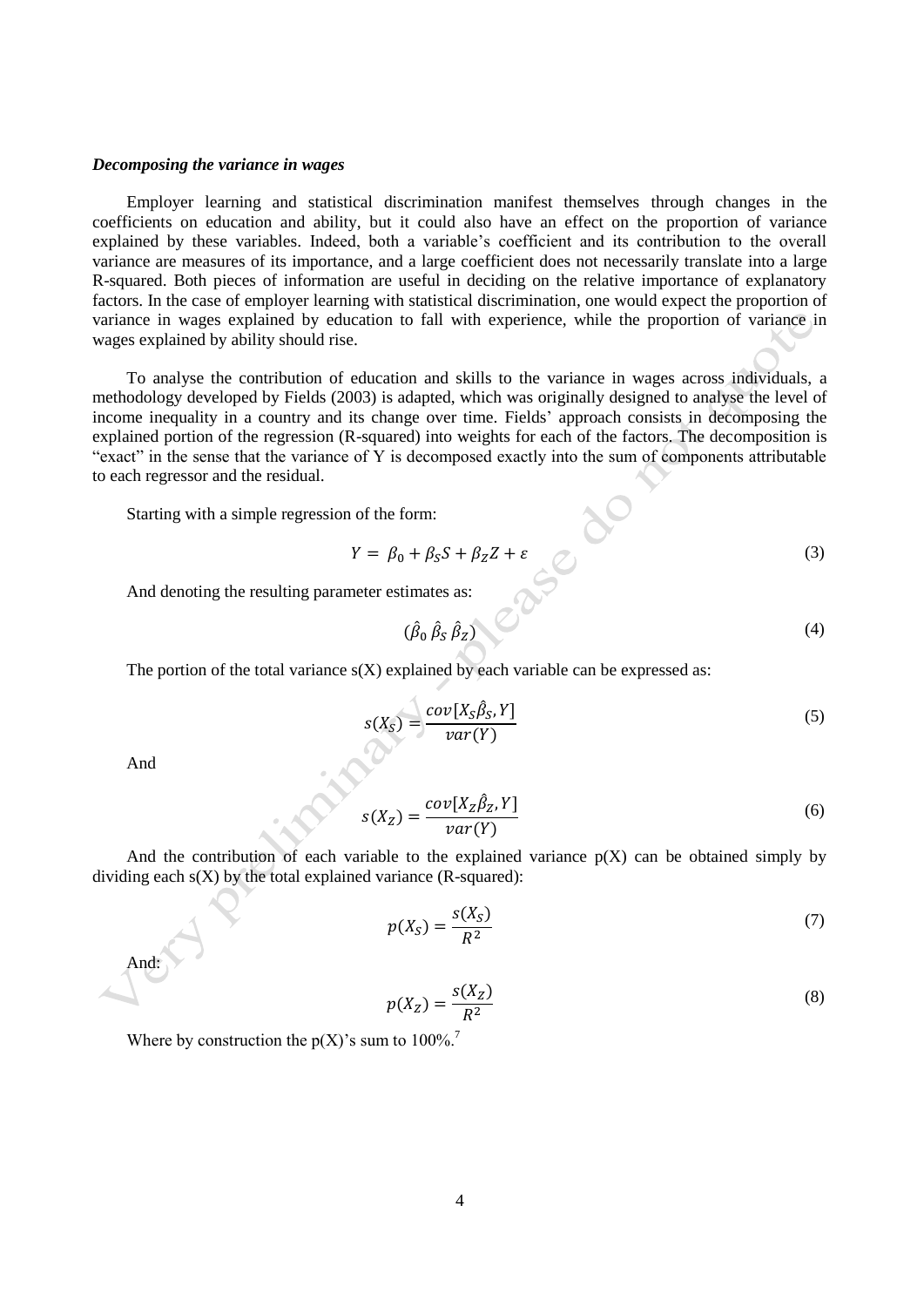## **Data**

Jon Project

The data used for the analysis is the Survey of Adult Skills – a product of the OECD Programme for the International Assessment of Adult Competencies (PIAAC) – which, in 2012, assessed the proficiency of around 166 000 adults (aged 16-65) from 24 countries<sup>8</sup> in literacy, numeracy and problem-solving in technology-rich environments, and also collected data on their skills use in the workplace. The achieved samples range from a minimum of around 4 500 (Sweden) to a maximum of nearly 27 300 (Canada). In this paper, the focus is only on the 22 OECD countries in the sample (i.e. excluding the Russian Federation and Cyprus).

Numeracy proficiency will be used as the standard measure of skills in the analysis that follows but, because of the high correlation between the various skills measures in PIAAC, the overall conclusions reached are robust to the use of alternative skills measures.<sup>9</sup> PIAAC measures each of the skill domains on a 500-point scale. For analytical purposes, scores in the subsequent analyses are standardised (across the OECD) to have a mean of two and a standard deviation of one.

Before the skill assessment, all participants also responded to a background questionnaire that gathered information about their labour-market status, wages, education, experience, and demographic characteristics.

Table 1 below provides some descriptive statistics for each of the 22 countries included in the analysis, including information on: sample sizes, average skills proficiency, years of education and (actual) experience,<sup>10</sup> as well as hourly wages.<sup>11</sup> Note that the sample is restricted to employed individuals with 40 years of experience or less<sup>12</sup> and, in each country, wages are trimmed to exclude the top and bottom percentiles.<sup>1</sup>

Skill proficiency is highest in Japan, the Nordic countries, Flanders and the Netherlands, while it is lowest in Italy and Spain. The average years of education range between a low 11.5 in Italy to a high 15.4 in Ireland, while experience ranges between 14.3 years (Korea) and 19.2 years (Flanders), on average. Finally, hourly wages are highest in Norway and Denmark (around 24 PPP \$US) and lowest in the Czech and Slovak Republics (around 9 PPP \$US).

5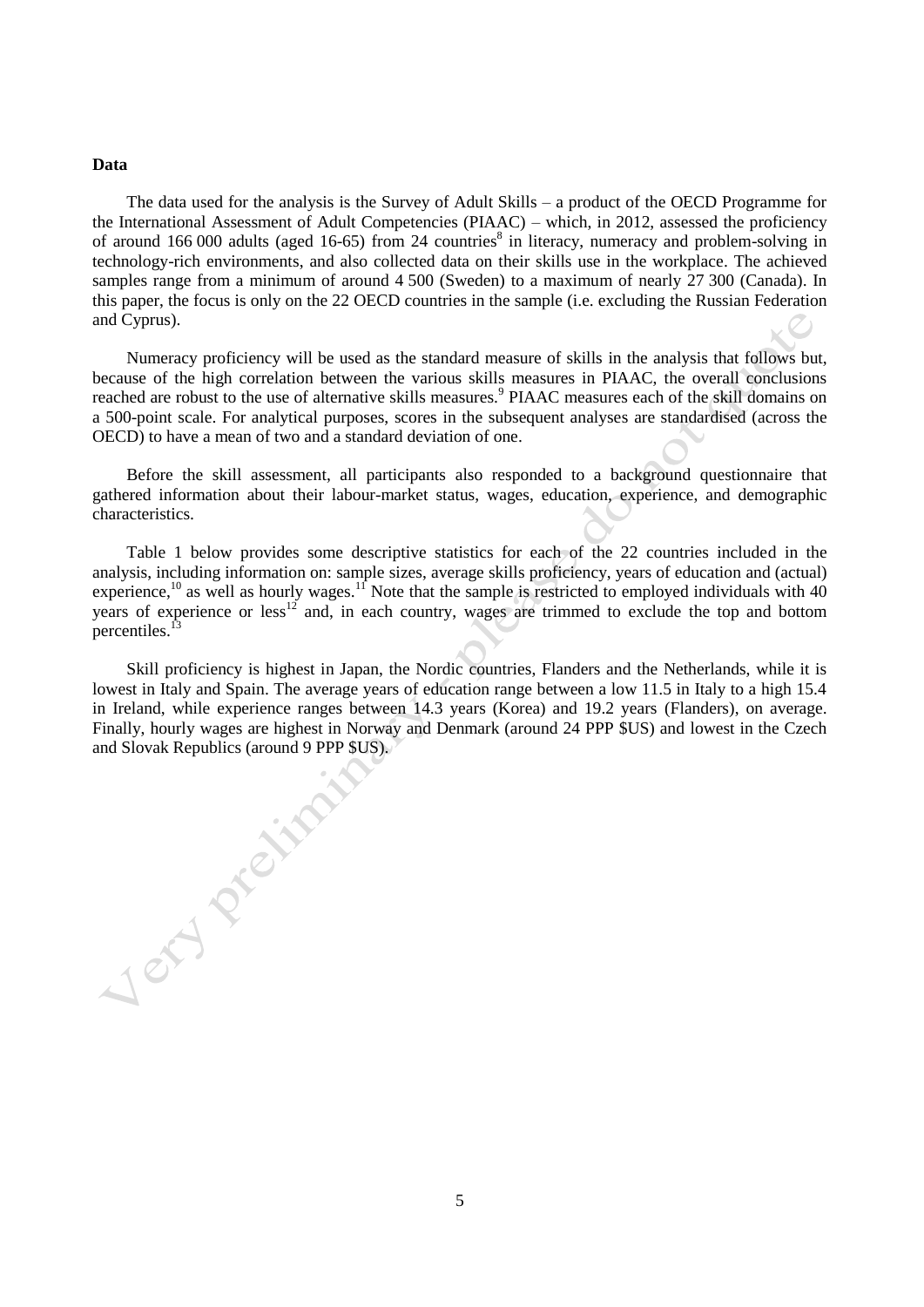| Country                 | ${\sf N}$ | Skill  | Years of education | Experience | Wages (PPP \$US) |
|-------------------------|-----------|--------|--------------------|------------|------------------|
| Australia               | 5,121     | 2.16   | 14.8               | 17.3       | 19.1             |
|                         |           | (0.97) | (2.37)             | (11.3)     | (14.6)           |
| Austria                 | 3,592     | 2.25   | 12.2               | 18.2       | 19.1             |
|                         |           | (0.89) | (2.58)             | (11.1)     | (10.5)           |
| Canada                  | 18,320    | 2.10   | 13.6               | 18.5       | 20.6             |
|                         |           | (0.99) | (2.54)             | (11.4)     | (16.6)           |
| <b>Czech Republic</b>   | 3,431     | 2.26   | 13.5               | 18.2       | 9.2              |
|                         |           | (0.79) | (2.54)             | (10.8)     | (6.1)            |
| Denmark                 | 4,660     | 2.38   | 12.9               | 19.1       | 23.7             |
|                         |           | (0.92) | (2.65)             | (11.6)     | (10.1)           |
| England/N. Ireland (UK) | 5,453     | 2.05   | 13.2               | 18.3       | 18.1             |
|                         |           | (0.99) | (2.29)             | (11.2)     | (16.6)           |
| Estonia                 | 4,935     | 2.22   | 12.6               | 17.7       | 11.5             |
|                         |           | (0.82) | (2.57)             | (11.3)     | (53.4)           |
| Finland                 | 3,657     | 2.48   | 13.0               | 18.2       | 19.8             |
|                         |           | (0.90) | (2.87)             | (11.6)     | (17.5)           |
| Flanders (B)            | 3,244     | 2.42   | 13.1               | 19.2       | 22.5             |
|                         |           | (0.90) | (2.60)             | (10.9)     | (11.3)           |
| France                  | 4,271     | 1.90   | 12.0               | 18.2       | 15.8             |
|                         |           | (1.03) | (3.40)             | (11.3)     | (8.2)            |
| Germany                 | 3,851     | 2.23   | 13.8               | 18.2       | 18.8             |
|                         |           | (0.95) | (2.58)             | (11.7)     | (12'.0)          |
| Ireland                 | 3,442     | 1.95   | 15.4               | 16.7       | 21.6             |
|                         |           | (0.94) | (2.89)             | (10.7)     | (12.9)           |
| Italy                   | 2,750     | 1.76   | 11.5               | 17.4       | 16.3             |
|                         |           | (0.93) | (3.84)             | (10.7)     | (10.2)           |
| Japan                   | 3,562     | 2.50   | 13.3               | 17.9       | 16.6             |
|                         |           | (0.81) | (2.34)             | (10.9)     | (17.2)           |
| Korea                   | 4,292     | 1.94   | 13.1               | 14.3       | 18.9             |
|                         |           | (0.83) | (3.08)             | (10.4)     | (21.4)           |
| Netherlands             | 3,683     | 2.41   | 13.6               | 17.6       | 21.5             |
|                         |           | (0.88) | (2.57)             | (11.0)     | (11.5)           |
| Norway                  | 3,718     | 2.37   | 14.4               | 17.6       | 24.4             |
|                         |           | (0.97) | (2.43)             | (11.3)     | (12.8)           |
| Poland                  | 4,924     | 1.99   | 13.4               | 16.0       | 9.7              |
|                         |           | (0.90) | (2.93)             | (11.2)     | (8.5)            |
| Slovak Republic         | 3,184     | 2.36   | 13.8               | 18.0       | 8.9              |
|                         |           | (0.77) | (2.61)             | (11.1)     | (6.6)            |
| Spain                   | 3,193     | 1.79   | 12.2               | 16.9       | 15.3             |
|                         |           | (0.90) | (3.49)             | (10.4)     | (10.5)           |
| Sweden                  | 3,120     | 2.42   | 12.6               | 18.6       | 18.8             |
|                         |           | (0.96) | (2.34)             | (11.7)     | (7.2)            |
| <b>United States</b>    | 3,200     | 1.84   | 13.7               | 18.0       | 21.0             |
|                         |           | (1.07) | (2.99)             | (11.5)     | (27.5)           |

## **Table 1. Descriptive statistics**

a. Standard deviations in parentheses.

# **Results**

## *Visually exploring the returns to education and skills*

Figure 1 plots, for each of the countries in the sample, the return to both education and skills at each level of experience obtained using equation (1). The blue dots and full lines represent the returns to education, while the white dots and dashed lines are for the returns to skill. The straight lines are simple linear regressions of the returns to education and skills, respectively, on experience.

The return to education appears relatively constant in many countries, although more distinct falls with experience can be observed in Denmark, Finland, Germany, the Netherlands and the United States. In some countries, however, the return to education appears to increase with experience. These are: Estonia, Flanders, Korea, Poland and Spain. An increase in the return to skill with experience is far more common across the countries studied.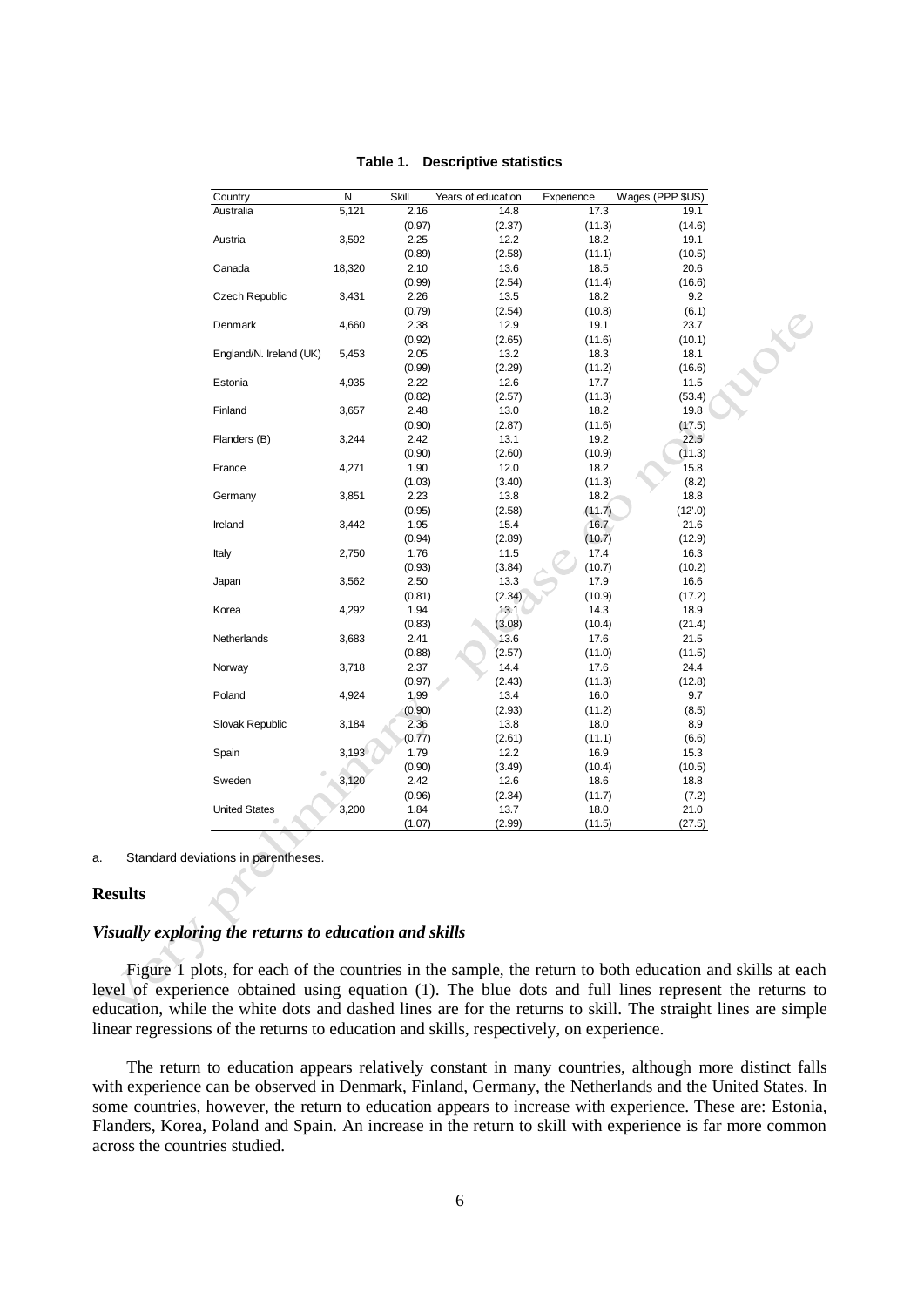

# **Figure 1. The returns to education and skill proficiency with experience, by country**

-0.05

1 2 3 4 5 6 7 8 9 10 11 12 13 14 15 16 17 18 19 20 21 22 23 24 25 26 27 28 29 30 31 32 33 34 35 36 37 38 39 40 41

 $\circ$ 

 $\circ$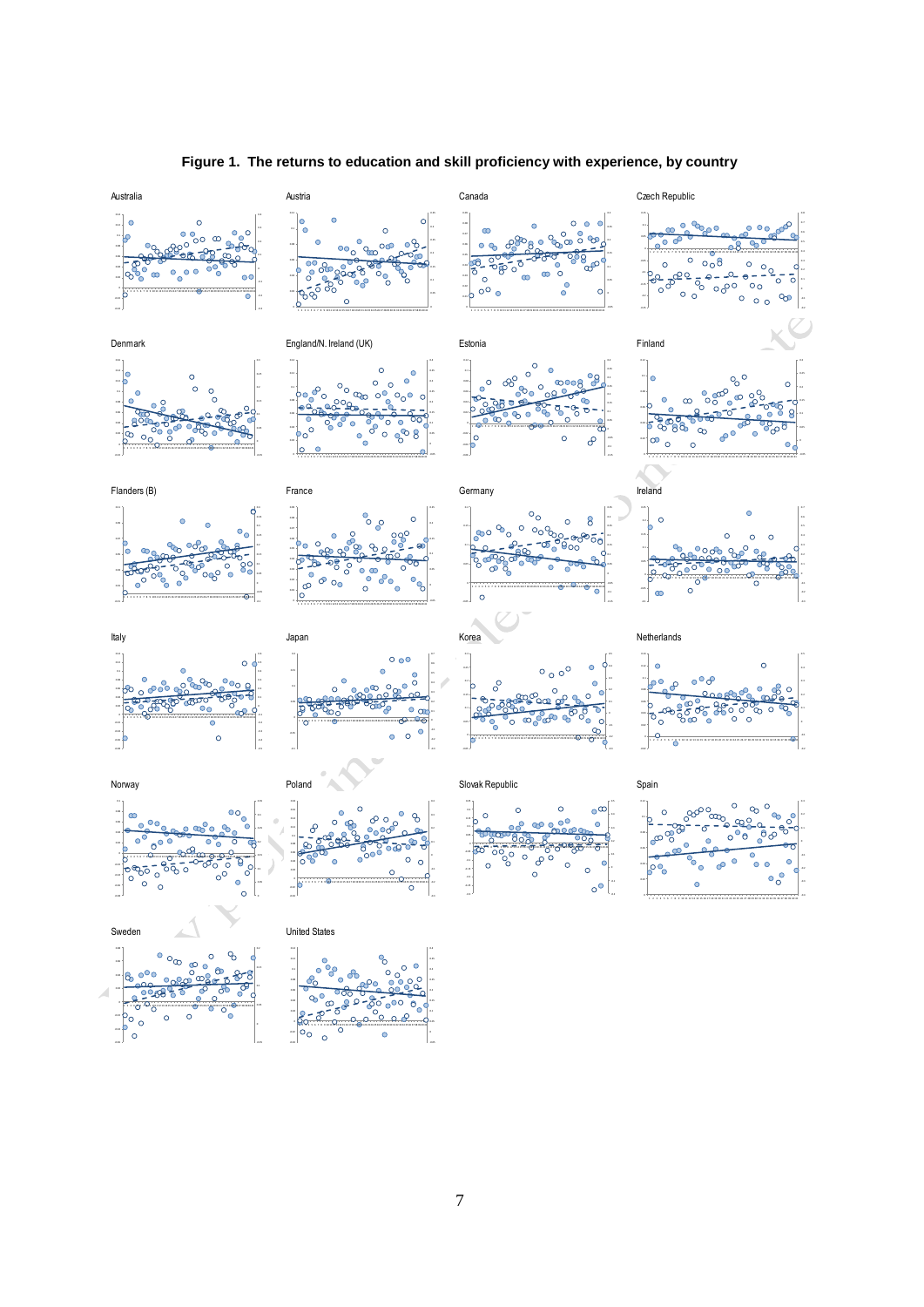## *Formally testing for employer learning and statistical discrimination in OECD countries*

Table 2 explores the returns to education and skill proficiency and how they change with experience using the Altonji and Pierret (2001) methodology. Across all countries considered, the (unweighted) average return to one additional year of schooling is 5.8%, while a standard deviation increase in numeracy scores is associated with an increase in wages of 8.2% on average.<sup>14</sup>

|                         |       | Years of education |          | Years of education x Experience | Skill |                | Skill x Experience |                  | N     | $R-sq$ |
|-------------------------|-------|--------------------|----------|---------------------------------|-------|----------------|--------------------|------------------|-------|--------|
|                         | b     | s.e.               | b        | s.e.                            | b     | s.e.           | b                  | s.e.             |       |        |
| Australia               | 0.070 | $(0.00547)$ ***    | $-0.001$ | $(0.000259)$ **                 | 0.037 | $(0.0124)$ **  | 0.004              | $(0.000641)$ *** | 4171  | 0.29   |
| Austria                 | 0.082 | $(0.00559)$ ***    | $-0.001$ | $(0.000282)$ ***                | 0.041 | $(0.0166)^*$   | 0.004              | $(0.000827)$ *** | 2936  | 0.40   |
| Canada                  | 0.057 | $(0.00278)***$     | 0.000    | (0.000132)                      | 0.086 | $(0.00721)***$ | 0.002              | $(0.000347)$ *** | 15522 | 0.34   |
| Czech Republic          | 0.065 | $(0.00804)$ ***    | $-0.001$ | (0.000390)                      | 0.102 | $(0.0262)$ *** | 0.001              | (0.00124)        | 2570  | 0.16   |
| Denmark                 | 0.079 | $(0.00398)***$     | $-0.002$ | $(0.000187)$ ***                | 0.049 | $(0.0117)***$  | 0.001              | $(0.000561)^*$   | 4050  | 0.42   |
| England/N. Ireland (UK) | 0.061 | $(0.00568)$ ***    | 0.000    | (0.000283)                      | 0.161 | $(0.0134)***$  | 0.000              | (0.000653)       | 4304  | 0.33   |
| Estonia                 | 0.023 | $(0.00770)$ **     | 0.001    | $(0.000365)$ **                 | 0.171 | $(0.0239)***$  | $-0.001$           | (0.00117)        | 3823  | 0.13   |
| Finland                 | 0.054 | $(0.00431)$ ***    | 0.000    | $(0.000194)^*$                  | 0.060 | $(0.0136)$ *** | 0.003              | $(0.000665)$ *** | 3183  | 0.32   |
| Flanders (B)            | 0.040 | (0.00585)***       | 0.000    | (0.000247)                      | 0.065 | $(0.0163)$ *** | 0.002              | $(0.000749)$ **  | 2708  | 0.36   |
| France                  | 0.043 | $(0.00464)$ ***    | 0.000    | (0.000208)                      | 0.040 | $(0.0147)$ **  | 0.003              | $(0.000691)$ *** | 3632  | 0.30   |
| Germany                 | 0.105 | $(0.00677)$ ***    | $-0.002$ | $(0.000341)$ ***                | 0.084 | $(0.0192)***$  | 0.003              | $(0.000915)$ *** | 3293  | 0.37   |
| Ireland                 | 0.056 | $(0.00878)***$     | 0.000    | (0.000433)                      | 0.061 | $(0.0253)^*$   | 0.003              | $(0.00136)^*$    | 2731  | 0.19   |
| Italy                   | 0.037 | $(0.00582)***$     | 0.000    | (0.000300)                      | 0.015 | (0.0229)       | 0.003              | $(0.00117)^*$    | 1831  | 0.24   |
| Japan                   | 0.036 | $(0.00859)$ ***    | 0.001    | $(0.000429)^*$                  | 0.137 | $(0.0255)$ *** | 0.003              | $(0.00121)^*$    | 3121  | 0.26   |
| Korea                   | 0.072 | $(0.00797)$ ***    | 0.001    | (0.000442)                      | 0.064 | $(0.0275)^*$   | 0.002              | (0.00167)        | 3139  | 0.21   |
| Netherlands             | 0.083 | $(0.00578)$ ***    | $-0.001$ | $(0.000294)$ **                 | 0.056 | $(0.0188)$ **  | 0.003              | $(0.000943)$ **  | 3071  | 0.39   |
| Norway                  | 0.054 | $(0.00489)$ ***    | $-0.001$ | $(0.000245)$ **                 | 0.094 | $(0.0123)***$  | 0.001              | (0.000654)       | 3458  | 0.33   |
| Poland                  | 0.065 | $(0.00527)$ ***    | 0.001    | $(0.000275)$ ***                | 0.109 | $(0.0172)***$  | $-0.001$           | (0.000930)       | 3879  | 0.26   |
| Slovak Republic         | 0.056 | $(0.00842)$ ***    | 0.001    | (0.000403)                      | 0.144 | $(0.0280)$ *** | 0.000              | (0.00139)        | 2466  | 0.18   |
| Spain                   | 0.051 | $(0.00597)$ ***    | 0.000    | (0.000295)                      | 0.107 | $(0.0217)***$  | 0.001              | (0.00110)        | 2451  | 0.31   |
| Sweden                  | 0.029 | $(0.00471)$ ***    | 0.000    | (0.000230)                      | 0.053 | $(0.0115)***$  | 0.002              | $(0.000564)$ *** | 2767  | 0.25   |
| <b>United States</b>    | 0.068 | $(0.00771)$ ***    | 0.000    | (0.000367)                      | 0.074 | $(0.0207)$ *** | 0.003              | $(0.00102)$ **   | 2280  | 0.36   |

|  | Table 2. The returns to education and skill proficiency with experience |  |  |  |  |  |
|--|-------------------------------------------------------------------------|--|--|--|--|--|
|--|-------------------------------------------------------------------------|--|--|--|--|--|

#### \* p<0.05 \*\* p<0.01 \*\*\* p<0.001

Each row presents selected results from a regression of log hourly wages (including bonuses) for wage and salary earners (in PPP corrected \$US) on years of education, standardised (at country level) numeracy proficiency scores, experience, interactions of experience with education and numeracy, as well as experience squared. Earnings data are trimmed at the top 1% and bottom 1%, and experience is restricted to 40 years or less. All analysis is weighted.

In only a handful of countries is there strong evidence in favour of the employer learning and statistical discrimination theory (i.e. a statistically significant drop in the return to education with experience, combined with a statistically significant increase in the return to numeracy skill with experience).<sup>15</sup> These countries are: Australia, Austria, Denmark, Germany and the Netherlands.

The return to education falls with experience in only six of the 22 countries analysed, while in four of them the return to education increases (Estonia, Finland, Japan and Poland). By contrast, the return to skill proficiency increases with experience in 14 of the countries considered. Finally, it is worth pointing out the relatively high R-squared obtained in these regressions (around 0.29 on average, but as high as 0.4 in some cases) - despite the relatively simple and parsimonious specification. This suggests that experience, education and skills (even if measured very rudimentarily) can explain a relatively large portion of the variance in wages.

Experience can be poorly measured, however, and could lead do downward bias in the estimates. Table 3 therefore reproduces the analysis from Table 2, but instruments experience with potential experience.<sup>16</sup> The return to education now falls with experience in 12 of the countries, and strong evidence of employer learning and statistical discrimination is found in seven of them: Austria, Canada, Finland, Germany, the Netherlands, Sweden and the United States. Weaker evidence (i.e. where both coefficients have the right sign, but only one is statistically significant) can also be found in: Australia, Denmark, Ireland and Norway. Finally, an increasing return to education with experience is now found in only one country (the Slovak Republic).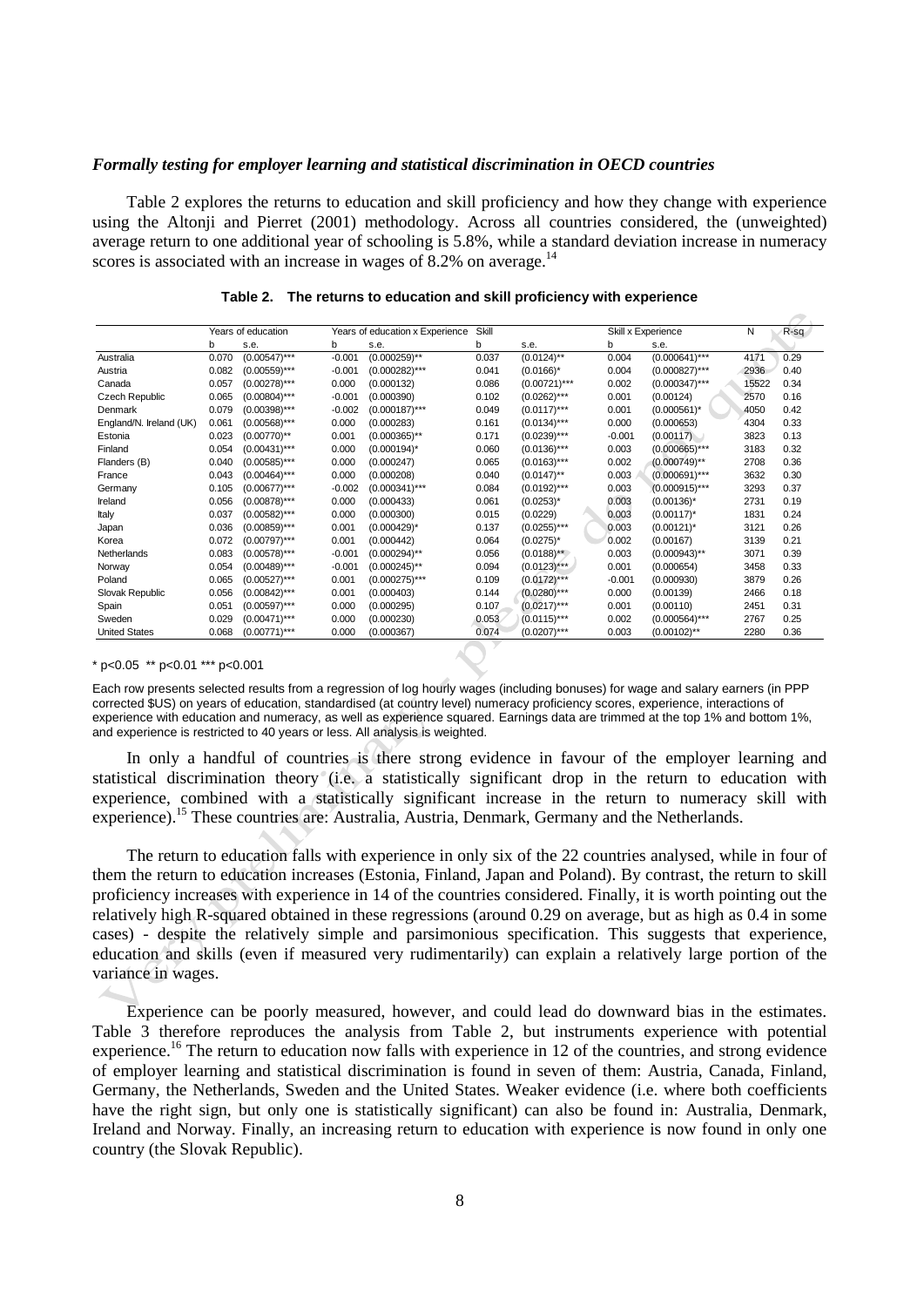|                         | Years of education<br>Years of education x Experience |                 |          |                  | Skill    |                 |          | Skill x Experience |       | R-sq |
|-------------------------|-------------------------------------------------------|-----------------|----------|------------------|----------|-----------------|----------|--------------------|-------|------|
|                         | b                                                     | s.e.            | b        | s.e.             | b        | s.e.            | b        | s.e.               |       |      |
| Australia               | 0.108                                                 | $(0.00679)$ *** | $-0.002$ | $(0.000374)$ *** | 0.077    | $(0.0158)***$   | 0.001    | (0.000880)         | 4154  | 0.27 |
| Austria                 | 0.118                                                 | $(0.00743)***$  | $-0.003$ | $(0.000392)$ *** | 0.065    | $(0.0243)$ **   | 0.003    | $(0.00120)^*$      | 2934  | 0.36 |
| Canada                  | 0.104                                                 | $(0.00337)$ *** | $-0.003$ | $(0.000184)$ *** | 0.080    | $(0.00945)$ *** | 0.003    | $(0.000503)$ ***   | 15464 | 0.31 |
| <b>Czech Republic</b>   | 0.056                                                 | $(0.0109)***$   | 0.000    | (0.000564)       | 0.109    | $(0.0353)$ **   | 0.000    | (0.00170)          | 2562  | 0.15 |
| Denmark                 | 0.115                                                 | $(0.00478)$ *** | $-0.003$ | $(0.000287)$ *** | 0.056    | $(0.0149)***$   | 0.001    | (0.000850)         | 4039  | 0.39 |
| England/N. Ireland (UK) | 0.058                                                 | $(0.00727)$ *** | 0.000    | (0.000429)       | 0.141    | $(0.0168)***$   | 0.002    | (0.000898)         | 4287  | 0.30 |
| Estonia                 | 0.046                                                 | $(0.00983)***$  | 0.000    | (0.000521)       | 0.207    | $(0.0302)***$   | $-0.003$ | (0.00160)          | 3822  | 0.14 |
| Finland                 | 0.072                                                 | $(0.00504)$ *** | $-0.001$ | $(0.000283)$ *** | 0.038    | $(0.0174)^*$    | 0.004    | $(0.000987)$ ***   | 3181  | 0.29 |
| Flanders (B)            | 0.049                                                 | $(0.00827)$ *** | 0.000    | (0.000367)       | 0.052    | $(0.0232)^{*}$  | 0.003    | $(0.00107)^*$      | 2691  | 0.32 |
| France                  | 0.059                                                 | $(0.00670)$ *** | $-0.001$ | (0.000305)       | 0.051    | $(0.0207)^*$    | 0.002    | (0.000964)         | 3563  | 0.26 |
| Germany                 | 0.166                                                 | $(0.00957)$ *** | $-0.004$ | $(0.000484)$ *** | 0.064    | $(0.0282)^*$    | 0.004    | $(0.00137)$ **     | 3258  | 0.34 |
| Ireland                 | 0.095                                                 | $(0.0121)***$   | $-0.001$ | $(0.000612)^{*}$ | 0.103    | $(0.0315)$ **   | 0.001    | (0.00171)          | 2724  | 0.15 |
| Italy                   | 0.049                                                 | $(0.00962)$ *** | 0.000    | (0.000459)       | 0.004    | (0.0355)        | 0.004    | $(0.00163)^{*}$    | 1819  | 0.22 |
| Japan                   | 0.044                                                 | $(0.0123)***$   | 0.000    | (0.000592)       | 0.197    | $(0.0370)$ ***  | $-0.001$ | (0.00167)          | 3118  | 0.20 |
| Korea                   | 0.148                                                 | $(0.0126)***$   | $-0.003$ | $(0.000612)$ *** | 0.130    | $(0.0420)$ **   | $-0.001$ | (0.00199)          | 3121  | 0.16 |
| Netherlands             | 0.157                                                 | $(0.00848)$ *** | $-0.004$ | $(0.000451)$ *** | $-0.001$ | (0.0252)        | 0.005    | $(0.00128)$ ***    | 3057  | 0.35 |
| Norway                  | 0.092                                                 | $(0.00611)***$  | $-0.002$ | $(0.000351)$ *** | 0.092    | $(0.0168)$ ***  | 0.002    | (0.000973)         | 3449  | 0.31 |
| Poland                  | 0.084                                                 | $(0.00727)$ *** | 0.000    | (0.000410)       | 0.128    | $(0.0227)***$   | $-0.002$ | (0.00125)          | 3875  | 0.24 |
| Slovak Republic         | 0.045                                                 | $(0.0115)***$   | 0.001    | $(0.000573)^*$   | 0.198    | $(0.0395)$ ***  | $-0.003$ | (0.00193)          | 2464  | 0.18 |
| Spain                   | 0.078                                                 | $(0.00891)$ *** | $-0.001$ | (0.000429)       | 0.131    | $(0.0322)***$   | 0.000    | (0.00151)          | 2411  | 0.27 |
| Sweden                  | 0.049                                                 | $(0.00575)$ *** | $-0.001$ | $(0.000342)^*$   | 0.026    | (0.0146)        | 0.004    | $(0.000817)$ ***   | 2747  | 0.25 |
| <b>United States</b>    | 0.105                                                 | $(0.00979)$ *** | $-0.002$ | $(0.000556)$ **  | 0.097    | $(0.0273)$ ***  | 0.003    | $(0.00145)^*$      | 2271  | 0.34 |

**Table 3. The returns to education and skill proficiency with experience (instrumented)**

\* p<0.05 \*\* p<0.01 \*\*\* p<0.001

Each row presents selected results from a regression of log hourly wages (including bonuses) for wage and salary earners (in PPP corrected \$US) on years of education, standardised (at country level) numeracy proficiency scores, experience (instrumented using potential experience), interactions of (instrumented) experience with education and numeracy, as well as (instrumented) experience squared. Earnings data are trimmed at the top 1% and bottom 1%, and experience is restricted to 40 years or less. All analysis is weighted.

In a true model of employer learning with statistical discrimination, the return to skill would initially be zero. Table 3 shows that this is only the case in two of the countries in which employer learning was observed (the Netherlands and Sweden). However, once the importance of the initial return to skill is assessed, an interesting finding emerges. Estimating, by country, the number of years required to achieve one standard deviation increase in skills, and using this estimate to express the initial return to skill as a percentage of the initial return to education, it is found that, in countries where employer learning and statistical discrimination was observed, the return to skill is much lower (at only 10% of the return to education) than in countries where employer learning was not observed (where the initial return to skill is nearly a third of the initial return to education). This lends at least some credence to the claim that what is observed can be interpreted as true employer learning.

Putting the return to skill in terms of the return to education also reveals something about the relative importance of employer learning. Estimated across all countries pooled, one standard deviation in numeracy skill is equivalent to around 6.6 years of education – so the return to skill is actually relatively low in comparison to the return to education. Secondly, taking the coefficients reported in Table 3 for the countries where strong evidence in favour of employer learning and statistical discrimination was found, and assuming linear trends, it would take nearly 25 years of experience for the return to education to fall to half its initial value, while the return to skill would double in about 16 years.<sup>17</sup>

#### *An analysis of the proportion of variance in explained by education and skills*

This section explores whether the proportion of variance explained by education and skills proficiency changes as individuals acquire more labour market experience. As discussed in the methodology section, a method developed by Fields (2003) is applied to decompose the variance in earnings explained by the aforementioned factors. In practice, the sample for each country is divided into two different experience groups: 'low' experience (0-15 years) and 'high' experience (16-40 years), and the variance decomposition is applied to each of these groups separately. In the case of employer learning and statistical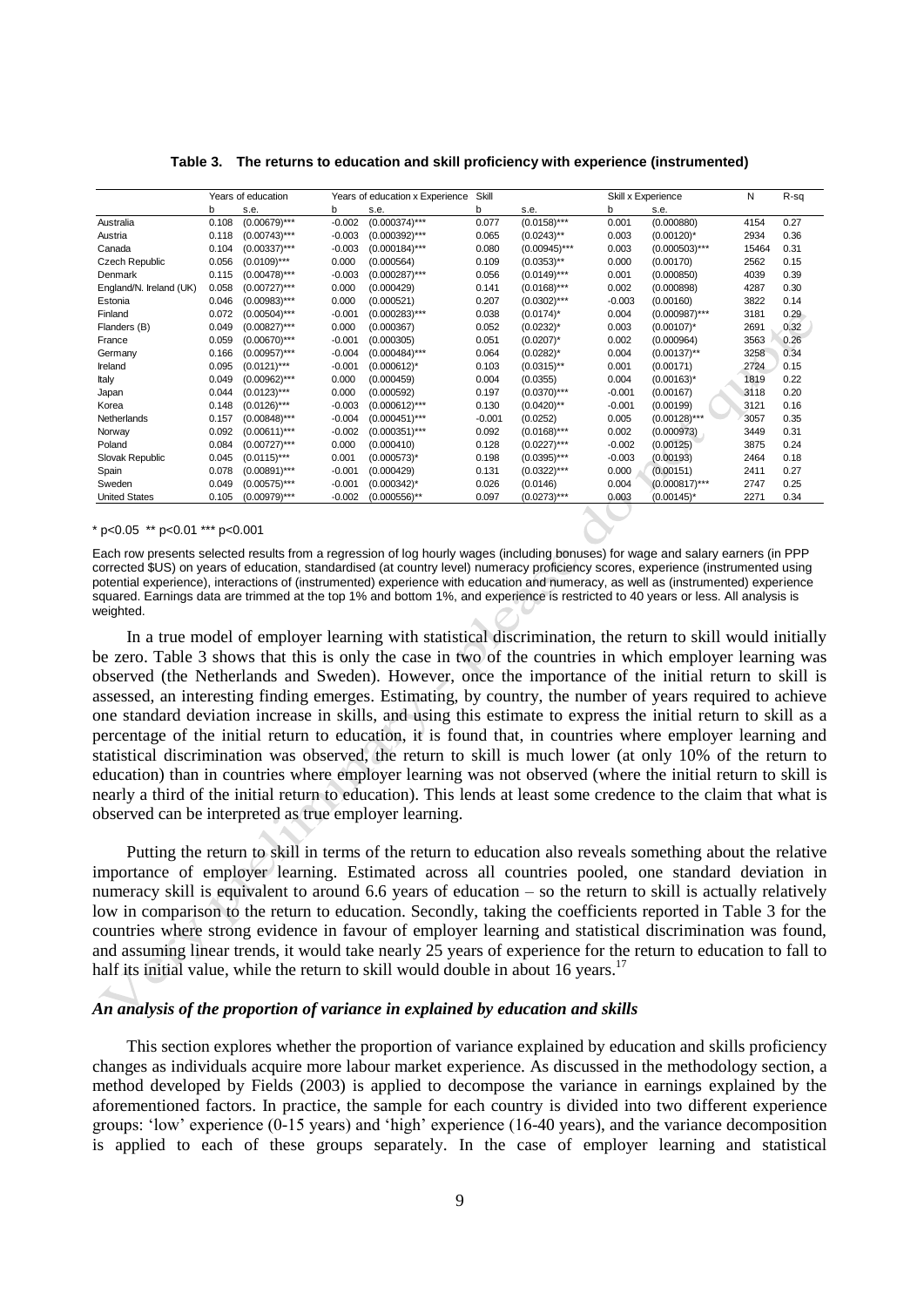discrimination, one would expect the importance of education in explaining earnings to fall with experience, while the importance of skill should increase. Table 4 presents the results from the analysis.

|                         |          | Education | Skill    |       |
|-------------------------|----------|-----------|----------|-------|
|                         | $0 - 15$ | 16-40     | $0 - 15$ | 16-40 |
| Australia               | 14.3%    | 11.1%     | 5.1%     | 11.8% |
| Austria                 | 28.1%    | 11.5%     | 4.0%     | 12.1% |
| Canada                  | 18.7%    | 8.0%      | 5.3%     | 14.6% |
| Czech Republic          | 10.3%    | 8.0%      | 5.0%     | 5.2%  |
| Denmark                 | 30.4%    | 7.5%      | 3.4%     | 7.8%  |
| England/N. Ireland (UK) | 9.8%     | 9.3%      | 12.3%    | 15.3% |
| Estonia                 | 3.5%     | 3.7%      | 6.6%     | 5.6%  |
| Finland                 | 19.1%    | 12.1%     | 4.0%     | 13.6% |
| Flanders (B)            | 11.6%    | 13.6%     | 6.2%     | 10.2% |
| France                  | 10.8%    | 12.7%     | 5.0%     | 10.0% |
| Germany                 | 30.0%    | 10.4%     | 4.3%     | 11.9% |
| Ireland                 | 8.1%     | 7.1%      | 3.8%     | 6.2%  |
| Italy                   | 13.0%    | 11.8%     | 4.3%     | 4.6%  |
| Japan                   | 8.5%     | 5.8%      | 10.7%    | 8.1%  |
| Korea                   | 14.3%    | 10.4%     | 1.7%     | 3.5%  |
| Netherlands             | 23.5%    | 10.1%     | 1.6%     | 10.2% |
| Norway                  | 19.4%    | 6.5%      | 9.0%     | 10.6% |
| Poland                  | 13.8%    | 24.9%     | 5.1%     | 3.5%  |
| Slovak Republic         | 7.0%     | 14.7%     | 6.4%     | 5.3%  |
| Spain                   | 17.7%    | 17.2%     | 6.6%     | 8.9%  |
| Sweden                  | 10.8%    | 6.4%      | 4.2%     | 14.4% |
| <b>United States</b>    | 19.5%    | 15.5%     | 7.5%     | 17.2% |

Rucke

**Table 4. The proportion of (total) variance in wages explained by education and skill proficiency**

How to read this table: each cell shows the proportion of variance explained by a certain factor in a certain country and for a certain experience group. For example, in Australia, education explains 14.3% of the variance in wages for individuals with 0-15 years of experience, while for individuals with 16-40 years of experience, it explains 11.1%. The results are obtained from a simple regression, run by country, of log hourly wages (including bonuses) for wage and salary earnings (in PPP corrected \$US) on years of education, standardised (at country level) and numeracy proficiency. Earnings data are trimmed at the top 1% and bottom 1%, and experience is restricted to 40 years or less. All analysis is weighted.

In 18 out of the 22 countries, the variance in wages explained by skills increases with experience, while in the remaining four (Estonia, Japan, Poland and the Slovak Republic) it falls. Similarly, the variance in wages explained by education falls with experience in 17 of the countries, while it increases only in Estonia, Flanders, France, Poland and the Slovak Republic. In general, these results are therefore consistent with employer learning in: Austria, Germany and the Netherlands; Denmark, Norway, Finland and Sweden; and Australia, Canada and the United States; England/Northern Ireland and Ireland; as well as in Spain, Italy, the Czech Republic, and Korea. In these countries, the variance in wages explained by education falls from 17.9% to 10.2% between the groups with 0-15 and 16-40 years of experience, respectively, while the variance explained by skills proficiency increases from 5.1% to 10.5%. Employer learning therefore appears to play a relatively important role in some countries in determining differences in wages.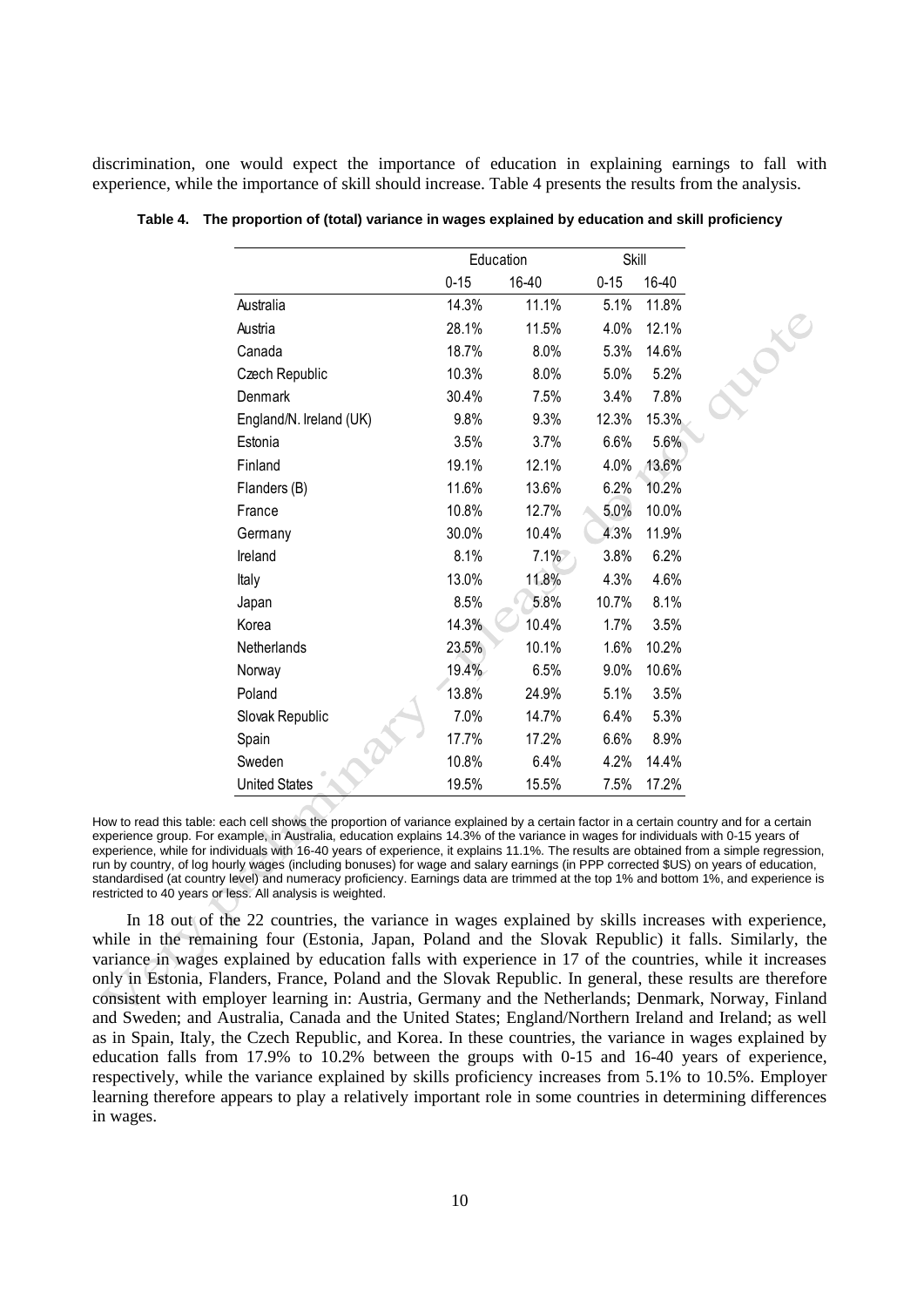## **Discussion**

In this final section, a range of labour market and education institutions/policies are analysed to try and establish a possible link with employer learning and statistical discrimination. Implicit in some of the literature is that employer learning is the hallmark of efficient labour markets, where 'efficient' is taken to mean 'flexible' – i.e. with limited employment protection, and no or little collective bargaining and/or wage regulation (Bauer and Haisken-DeNew, 2001; Hanushek and Zhang, 2006). In such labour markets, it is argued, employers have the freedom to 'learn' about the true productivity of workers and adjust their wages accordingly - contrary to more 'rigid' labour markets, where employers supposedly have less leeway in adjusting wages since these are set either by collective agreements or high minimum wages. Sometimes, and given the relationship between employer learning and signalling theories of education, such arguments have been supplemented with assumptions around how education systems function. In particular, it has been hypothesised that in systems that are more vocational and/or where there is less variability in the quality of education, true productivity is more easily observed by employers at the point of hiring, and so there would be less need for employer learning (Bauer and Haisken-DeNew, 2001).

Even a very basic look at the data, however, suggests that the true story has to be more complicated than what has been maintained in the literature to date. Table 5 explores differences across countries in terms of educational systems (quality variability and prevalence of vocational education), the cost of hiring (minimum wage as a proportion of median wages and the tax wedge), and employment protection legislation (EPL) on regular, as well as temporary contracts. Table 6 presents unionisation rates as well as some key characteristics of wage setting institutions (the extent of bargaining coverage, the predominant level at which bargaining takes place, and the extent of coordination in wage setting).

Jery precisionant and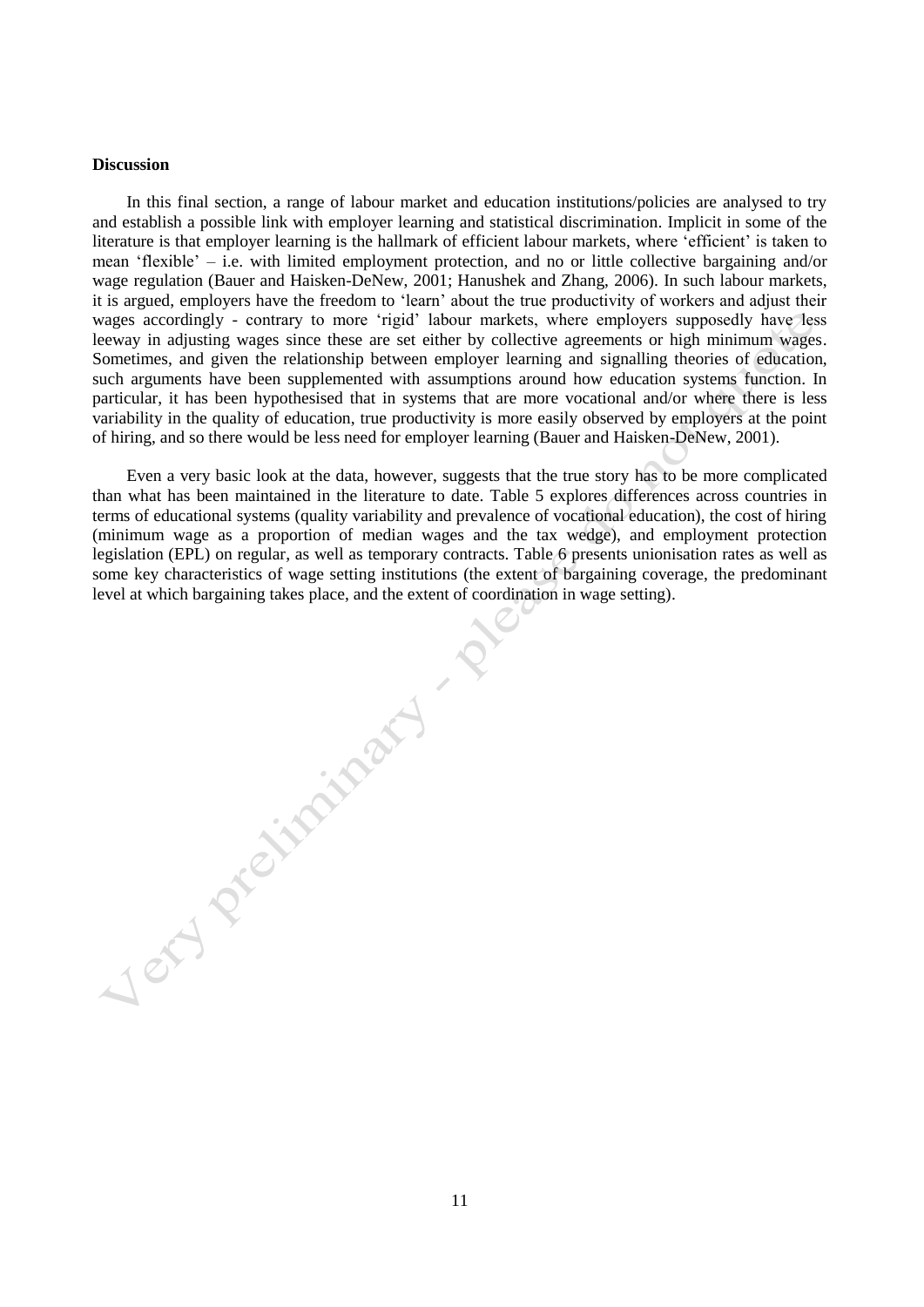|                         | Education                        |                  | Cost of hiring            |                        |                                | <b>EPL</b>                       |
|-------------------------|----------------------------------|------------------|---------------------------|------------------------|--------------------------------|----------------------------------|
|                         | Quality variability <sup>a</sup> | VET <sup>b</sup> | Minimum Wage <sup>c</sup> | Tax Wedge <sup>d</sup> | Regular Contracts <sup>e</sup> | Temporary Contracts <sup>f</sup> |
| Austria                 | 240                              | 57               |                           | 49                     | 2.4                            | 2.2                              |
| Germany                 | 252                              | 56               |                           | 50                     | $3.0\,$                        | 1.8                              |
| Netherlands             | 242                              | 32               | 0.47                      | 39                     | 2.9                            | $1.2\,$                          |
| Denmark                 | 214                              | 42               |                           | 39                     | 2.3                            | 1.8                              |
| Norway                  | 231                              | 32               |                           | 38                     | 2.3                            | 3.4                              |
| Finland                 | 219                              | 38               |                           | 43                     | 2.2                            | 1.9                              |
| Sweden                  | 236                              | 31               |                           | 43                     | 2.5                            | 1.2                              |
| Australia               | 249                              | 19               | 0.53                      | 27                     | 1.9                            | $1.0\,$                          |
| Canada                  | 231                              | 12               | 0.45                      | $30\,$                 | 1.5                            | 0.2                              |
| <b>United States</b>    | 233                              |                  | 0.38                      | 31                     | 1.2                            | $0.3\,$                          |
| Estonia                 | 209                              | 32               | 0.36                      | 40                     | 2.1                            | $3.0\,$                          |
| Slovak Republic         | 261                              | 68               | 0.47                      | 40                     | 2.3                            | 2.4                              |
| Czech Republic          | 244                              | 74               | 0.36                      | 42                     | 2.7                            | 2.1                              |
| Poland                  | 234                              | 58               | 0.47                      | 36                     | 2.4                            | 2.3                              |
| Spain                   | 228                              | 8                | 0.44                      | 41                     | 2.3                            | 3.2                              |
| Flanders (B)            | 268                              | 26               | 0.51                      | 56                     | 2.9                            | 2.4                              |
| France                  | 256                              | 30               | 0.62                      | 50                     | 2.8                            | $3.8\,$                          |
| Italy                   | 241                              | 32               |                           | 48                     | 2.8                            | 2.7                              |
| England/N. Ireland (UK) | 245                              |                  | 0.47                      | 32                     | $1.6\,$                        | $0.5\,$                          |
| Ireland                 | 219                              | 13               | 0.48                      | 26                     | 2.1                            | $1.2$                            |
|                         |                                  |                  |                           |                        |                                |                                  |
| Japan                   | 242                              |                  | 0.38                      | 31                     | 2.1                            | $1.3$                            |
| Korea                   | 254                              |                  | 0.42                      | 21                     | 2.2                            | 2.5                              |

# **Table 5. Education, cost of hiring and employment protection legislation**

a. Quality variability is defined as the score difference between the 90th and 10th percentile on the PISA 2012 mathematics test sat by 15-year-olds. Source: PISA 2012, Figure I.2.24

b. VET is defined as the proportion of 25-64 year-olds whose highest qualification is upper secondary vocational upper secondary. Source: EAG 2013, Table A1.5a

c. Minimum wage is defined as the ratio of the minimum wage to the median wage of full-time workers. Source: OECD stat. Data is for 2012.

d. Tax wedge is defined as the difference between between total labour costs to the employer and the corresponding net takehome pay for single workers without children, at average earnings levels, expressed as a proportion of total labour costs. Source: OECD Taxing Wedges 2013, Table 0.1.

e. Strictness of employment protection against individual and collective dismissal on regular contracts (2013) - on a scale from 0 (least restrictions) to 6 (most restrictions).

f. Regulation on temporary forms of employment - on a scale from 0 (least restrictions) to 6 (most restrictions).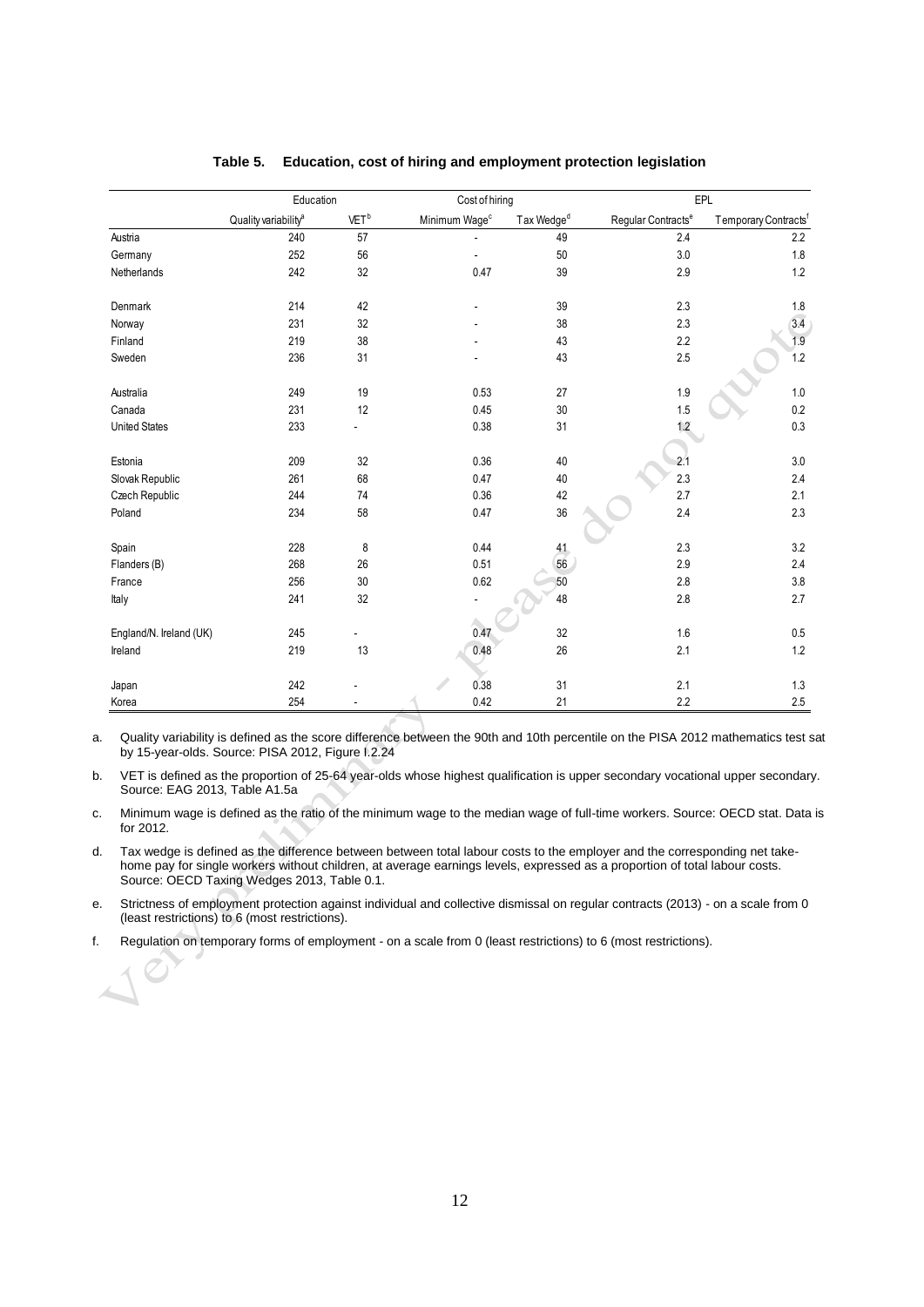|                         | Union Membership <sup>a</sup> | Bargaining Coverage <sup>b</sup> | Level <sup>c</sup> | Coordination <sup>d</sup> |
|-------------------------|-------------------------------|----------------------------------|--------------------|---------------------------|
| Austria                 | 28                            | 99                               | 3                  | 4                         |
| Germany                 | 18                            | 61                               | 3                  | 4                         |
| Netherlands             | 18                            | 84                               | 3                  | 3                         |
| Denmark                 | 69                            | 85                               | 3                  | 4                         |
| Norway                  | 55                            | 74                               | 3                  | 4                         |
| Finland                 | 69                            | $90\,$                           | 5                  | 5                         |
| Sweden                  | 68                            | 91                               | 3                  | 4                         |
| Australia               | 18                            | 45                               | $\overline{2}$     | 2                         |
| Canada                  | 27                            | 29                               | 1                  |                           |
| <b>United States</b>    | 11                            | 13                               | 1                  |                           |
| Estonia                 | 8                             | 25                               | 1                  |                           |
| Slovak Republic         | 17                            | 35                               | $\overline{2}$     | $\overline{c}$            |
| Czech Republic          | 27                            | 41                               |                    | $\overline{c}$            |
| Poland                  | 15                            | 29                               |                    | 1                         |
| Spain                   | 16                            | 73                               |                    | 4                         |
| Flanders (B)            | 50                            | 96                               | 5                  | 5                         |
| France                  | 8                             | 92                               | $\sqrt{2}$         | 2                         |
| Italy                   | 36                            | 85                               | 3                  | 3                         |
| England/N. Ireland (UK) | 26                            | $\frac{31}{42}$                  | 1                  | 1                         |
| Ireland                 | 33                            |                                  | 1                  | 3                         |
| Japan                   | 18                            | 16                               | 1                  | 4                         |
| Korea                   | 10                            | $10$                             | 1                  | 3                         |

## **Table 6. Unionisation and wage setting characteristics**

a. Union Membership measures the percentage of employees who are member of a union. Data is for 2011, except Denmark, Estonia, Poland, Spain and France (2010) and Czech Republic (2000). Source: OECD Stat.

b. Bargaining coverage = employees covered by collective (wage) bargaining agreements as a proportion of all wage and salary earners in employment with the right to bargaining, expressed as percentage, adjusted for the possibility that some sectors or occupations are excluded from the right to bargain.

- c. The predominant level(s) at which wage bargaining takes place: 5 = Bargaining predominantly takes place at central or crossindustry level and there are centrally determined binding norms or ceilings to be respected by agreements negotiated at lower levels; 4 = Intermediate or alternating between central and industry bargaining; 3 = Bargaining predominantly takes place at the sector or industry level;  $2 =$  Intermediate or alternating between sector and company bargaining;  $1 =$  Bargaining predominantly takes place at the local or company level
- d. Coordination of wage-setting: 6 = state-imposed bargaining; 5 = state-sponsored bargaining; 4 = Inter‐associational by peak; associations; 3 = Intra-associational ("informal centralisation"); 2 = Pattern bargaining; 1 = Uncoordinated bargaining.

As a reminder, this paper found the most convincing evidence in favour of employer learning in the following groups of countries: Austria, Germany and the Netherlands; Denmark, Finland, Norway and Sweden; and Australia, Canada and the United States. At the same time, little support for the theory was found in: Estonia, Poland, the Czech and Slovak Republics; Flanders, France, Italy and Spain; England/Northern Ireland and Ireland; and Japan and Korea. While it is true that the most liberal of these sets of countries (Australia, Canada and the United States) exhibited employer learning and the most regulated one (Flanders, France, Italy and Spain) did not, Tables 5 and 6 show that there are no obvious education and/or labour market characteristics linking together countries where employer learning was detected. Similarly, there is significant heterogeneity in labour market institutions and policies in countries were no employer learning was observed. Some countries where regulation and protection are low (e.g. England/Northern Ireland and Ireland, but also Estonia, Poland, the Czech and Slovak Republics) showed no strong evidence of employer learning. Yet other countries, characterised by high bargaining coverage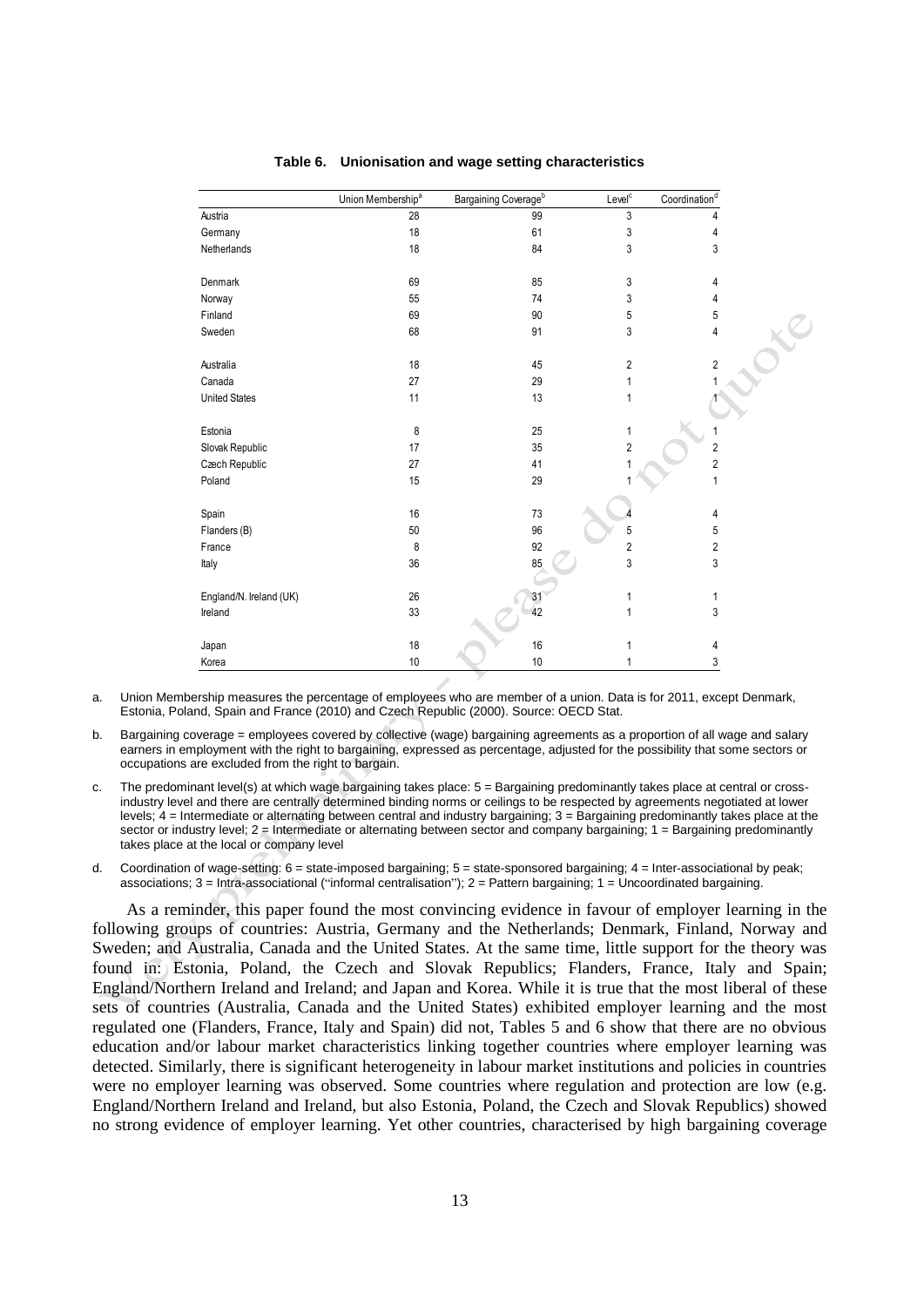rates, sector (rather than company) level bargaining, and highly coordinated wage setting mechanisms (Austria, Germany and the Netherlands, but also the Scandinavian countries) did.

At the same time, it is striking that the countries in which employer learning was detected (or not) can be divided into sub-groups of 'similar' countries sharing a common set of characteristics. Non-European Anglo-Saxon, Germanic and Scandinavian countries display employer learning, while Central/Eastern European, Western and Southern European, European Anglo-Saxon and Asian countries do not. This suggests that employer learning may arise in different countries for different reasons and that, while no single education or labour market institution can explain the presence of employer learning, the answer may lie in the complex interaction between these institutions. Although a detailed examination of the interactions between education and labour market policies and institutions is beyond the scope of this paper, the remainder of this section will highlight at least some of the key institutional differences between the sub-groups of countries identified.

Beginning with the Scandinavian countries, an interesting difference with Flanders, France and Spain (but not Italy), is the lack of a statutory minimum wage. The same is true for both Austria and Germany, where minimum wages are set by industry/sector and through collective bargaining rather than through national legislation. Therefore one possible explanation for employer learning in these countries might be the lack of a national wage floor which would allow wages to reflect productivity more closely than in countries where an identical minimum wage is set across all sectors and regions. This could be particularly true for low-skilled, young workers with little experience, for whom the minimum wage tends to have more bite. Another interesting feature of Scandinavian countries is also a lower cost of hiring relative to Western and Southern European nations, and more flexible EPL. While Austria, Germany and the Netherlands have relatively high levels of protection on regular contracts as well as a high tax wedge, the use of temporary contracts is relatively easy.

Turning to countries with more decentralised wage bargaining (Eastern/Central European countries, and England/Northern Ireland and Ireland), it is difficult to explain why employer learning is not observed. While vocational education is more common in the Central and Eastern European countries than it is in Australia, Canada and the United States, so it is in Austria, Germany and the Netherlands. One key difference between these two groups of countries is, of course, the general health of the economy and labour market, with unemployment rates significantly higher in Central and Eastern European countries, which might constrain wage developments. In addition, regulation on temporary contracts is relatively strict in the Central/Eastern European countries. The lack of employer learning in England/Northern Ireland and Ireland is perhaps even harder to explain, and is unlikely to be attributable to their marginally stricter EPL (compared to Australia, Canada and the United States), higher union membership and bargaining coverage. One possible explanation in the case of these countries is that wage setting mechanisms have changed significantly in recent decades (Visser, 2013) and so cohort effects could be drowning the effect of experience.<sup>18</sup> Indeed, the United Kingdom has witnessed significant decentralisation of wage bargaining (but so have France and Australia) and the coordination of wage bargaining weakened significantly in Ireland (but also in Italy and Australia).

Finally, no employer learning was observed in either Japan or Korea. While these countries rely also on enterprise-based bargaining, the level of coordination is significantly higher (e.g. through trend-setting in Japan). In addition, wages in these countries tend to be based on seniority rather than productivity (Hwang 2006).

To sum up, it is difficult to conclude anything definite about the relationship between education and labour market policies and institutions on the one hand, and the presence of employer learning on the other. This is not entirely surprising, given that similar associations between wage bargaining systems and the linking of pay to productivity more generally are difficult to establish (Eurofound, 2014) and, equally, that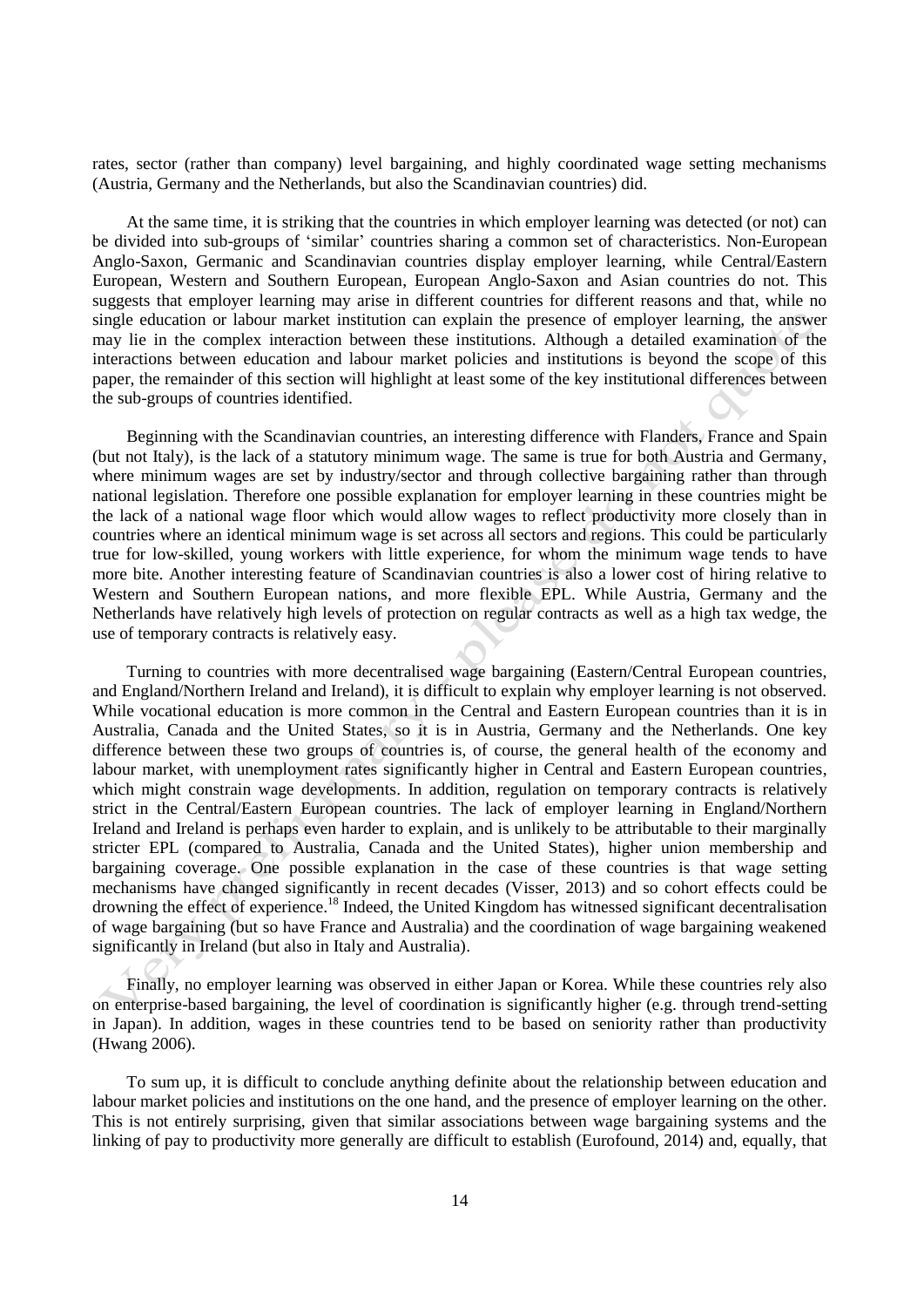a robust relationship between differences in bargaining organisation and differences in macro-economic performance is difficult to identify (OECD, 2004).

As a concluding comment, it is also not entirely clear that employer learning should necessarily be a sign of efficient labour markets, as is often assumed in the literature. Countries in which no employer learning is observed could, in fact, be doing much better at signalling the true productivity of young workers to potential firms, making employer learning redundant. Similarly, a situation could be imagined where wage bargaining institutions cause, rather than hinder, employer learning if wages for new recruits are initially set by agreements (and therefore do not necessarily reflect productivity), but companies do have some leeway to reward the most productive workers over time. In this context it is important to remember that collectively agreed pay is only one part of actual compensation paid to workers, partly because the latter also includes overtime payments, bonuses, stock options and other forms of variable pay, and partly because not all workers will be covered by collective agreements. One fruitful avenue for future work in this field might therefore be the search for alternative models of employer "learning" – or at least theories to explain why returns to skill increase with experience, while those to education fall. the corporation of the skill increase with the skill increase with the skill increase with the skill increase with the skill increase with the skill increase with the skill increase with the skill increase with the skill i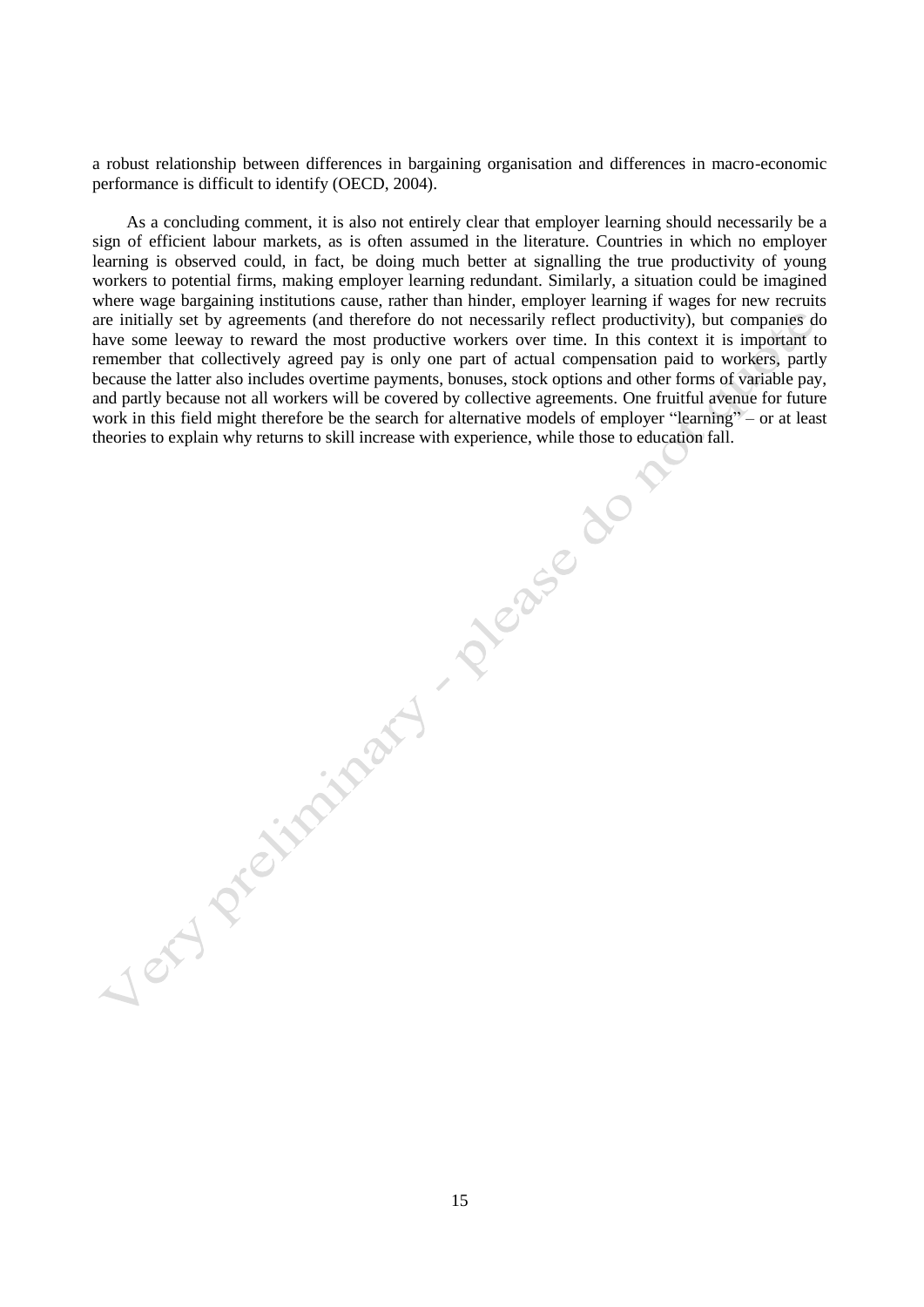## **References**

- Altonji, J.G. and C.R. Pierret (2001), "Employer learning and statistical discrimination", *The Quarterly Journal of Economics*, Vol. 116/1, pp. 313-350.
- Altonji, J.G and C.R. Pierret (1996), "Employer learning and the signalling value of education", NBER Working Papers, No. 5438, NBER, Cambridge, MA.
- Arcidiacono, P., P. Bayer and A. Hizmo (2010), "Beyond signalling and human capital: Education and the revelation of ability", *American Economic Journal: Applied Economics*, Vol. 2/4, pp. 76-104.
- Bauer, T.K. and J.P. Haisken-DeNew (2001), "Employer learning and the returns to schooling", *Labour Economics*, Vol. 8/2, pp. 161-180.
- Bordón, P. (2013), "Employer learning in Chile", Mimeo, June.
- Cheung, S.L. (2008), "A test of employer learning in the labour market for young Australians", *Applied Economics Letters*, Vol. 17/1, pp. 93-98.
- Eurofound (2014), *Pay in Europe in the 21st Century*, Publications Office of the European Union, Luxembourg.
- Falter, J.-M. (2007), "Does the apprenticeship system affect employer learning? Evidence from Switzerland", Mimeo, University of Geneva, Geneva.
- Farber, H.S. and R. Gibbons (1996), "Learning and wage dynamics", *Quarterly Journal of Economics*, Vol. 111/4, pp. 1007-1047.
- Fields, G. (2004), "Regression-based decompositions: A new tool for managerial decision-making", http://www.ilr.cornell.edu/directory/downloads/fields/Author\_decomposingRegressions\_mar04.pdf.
- Fields, G. (2003), "Accounting for income inequality and its change: A new method, with application to the distribution of earnings in the United States", Research in Labor Economics, Vol. 22, Cornell University Press, pp. 1-38.
- Fiorio, C.V. and S.P. Jenkins (2007), "INEQRBD: Stata module to calculate regression-based inequality decomposition", [http://ideas.repec.org/c/boc/bocode/s456960.html.](http://ideas.repec.org/c/boc/bocode/s456960.html)
- Galindo-Rueda, F. (2003), "Employer learning and schooling-related statistical discrimination in Britain", *IZA Discussion Papers*, No. 778, IZA, Bonn.
- Gill, P. (2012), "Employer learning and statistical discrimination in the New Zealand labour market", Doctoral Thesis, University of Otago, Dunedin.
- Hanushek, E. and L. Zhang (2009), "Quality-consistent estimates of international schooling and skill gradients", *Journal of Human Capital*, Vol. 3/2, pp. 107-143.
- Hanushek, E. and L. Zhang (2006), "Quality-consistent estimates of international returns to skills", *NBER Working Paper Series*, No. 12664.
- Hwang, S.K (2006), "Wage structure and skill development in Korea and Japan", Japan Institute for Labour Policy and Training, Tokyo.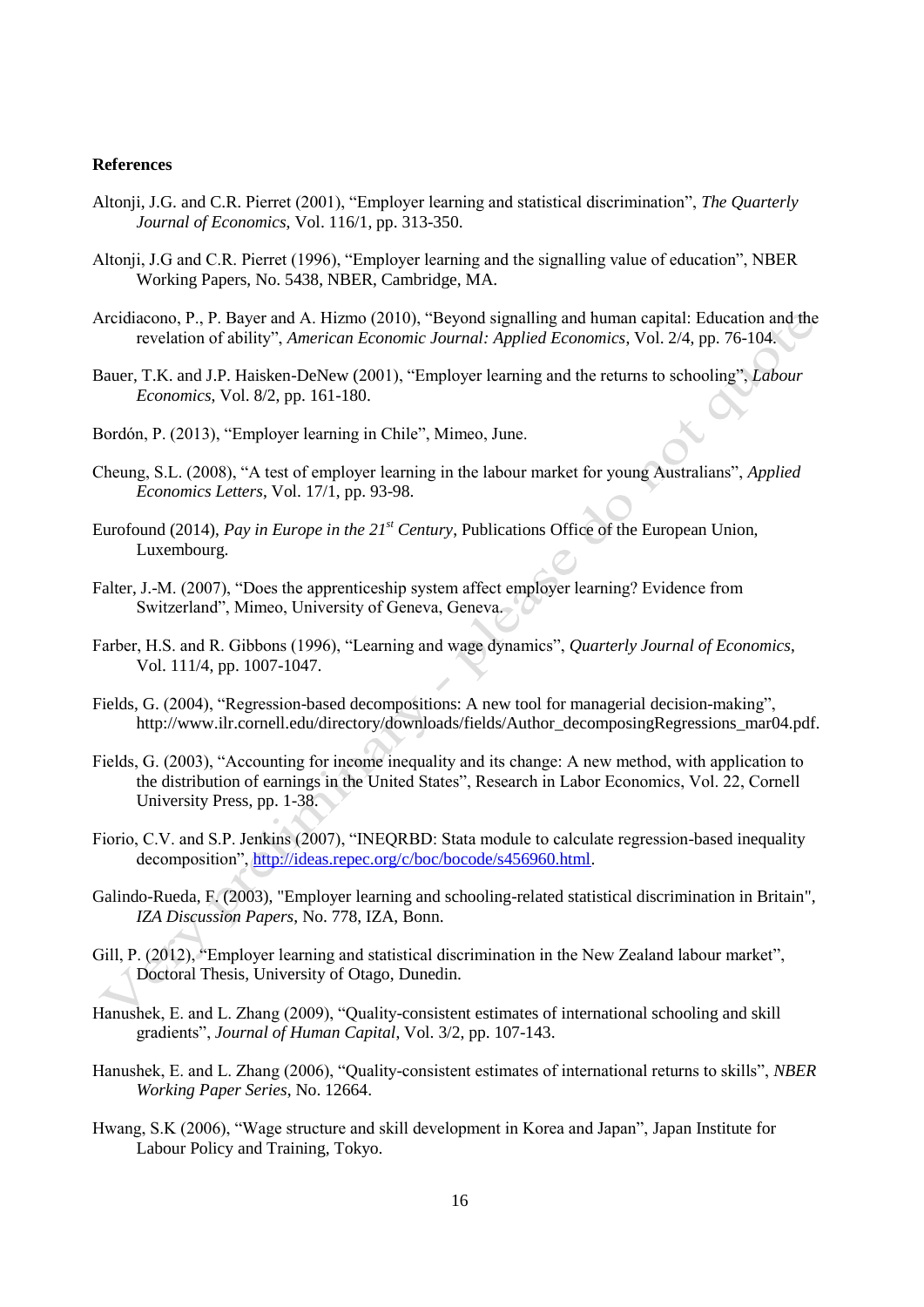Lange, F. (2007), "The speed of employer learning", *Journal of Labor Economics*, Vol. 25/1, pp. 1-35.

- Light, A. and A. McGee (2013), "Does employer learning vary by schooling attainment? The answer depends on how career start dates are defined", Mimeo, University of Chicago, Chicago.
- Light, A. and A. McGee (2012), "Employer learning and the "importance" of skills", *IZA Discussion Papers*, No. 6623, IZA, Bonn.
- Mansour, H. (2012), "Does employer learning vary by occupation?", *Journal of Labor Economics*, Vol. 30/2, pp. 415-444.
- OECD (2004), "Wage setting institutions and outcomes" in *OECD Employment Outlook 2004*, OECD Publishing, Paris.
- Pan, S.-Y. (2005), *Employer Learning and Statistical Discrimination in the Canadian Labour Market*, Doctoral Thesis, University of Saskatchewan, Saskatoon.
- Pasche, C. (2009), "A multiple ability approach to employer learning", Mimeo, University of Geneva, Geneva.
- Petre, M. (2013), "Employer learning about noncognitive skills", Mimeo, University of Texas, Austin.
- Schönberg, U. (2007), "Testing for asymmetric employer learning", Journal of Labor Economics, Vol. 25/4, pp. 651-691.
- Visser, J. (2013), *Data Base on Institutional Characteristics of Trade Unions, Wage Setting, State Intervention and Social Pacts, 1960-2011 (ICTWSS)*, Amsterdam Institute for Advanced Labour Studies, Amsterdam.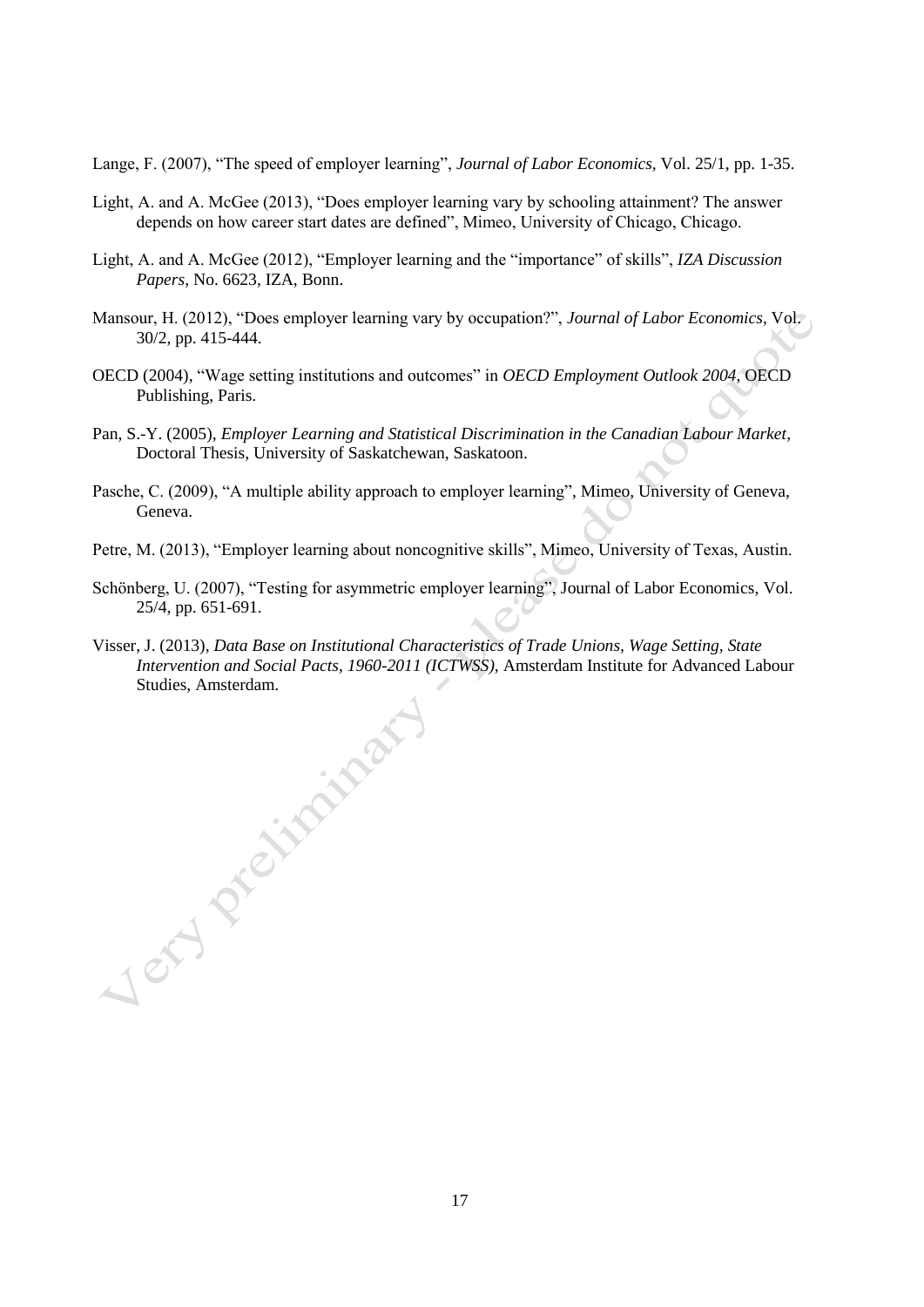<sup>1</sup> The test for statistical discrimination is not entirely the same as that of employer learning, although the two appear sometimes to be confounded in the literature. For this reason, the short literature review presented here is indiscriminate about whether or not the papers actually test statistical discrimination or not.

- $<sup>2</sup>$  Although Altonji and Pierret (1996) already provided an earlier estimate of the rate at which employers learn about</sup> worker productivity.
- <sup>3</sup> Hanushek and Zhang (2006) use data from the International Adult Literacy Survey (IALS a precursor to PIAAC). Their sample includes 13 countries: Chile, the Czech Republic, Denmark, Finland, Germany, Hungary, Italy, the Netherlands, Norway, Poland, Sweden, Switzerland and the United States.
- <sup>4</sup> With the exception of the United Kingdom, these findings are therefore consistent with what has been found in the literature to date. It is interesting to note that, again with the exception of the United Kingdom, no research on employer learning exists for the countries in which this paper finds no evidence in favour of the theory. Could this be a case of publication bias?
- $5$  Farber and Gibbons (1996) show that employer learning does not imply that the coefficient on S in a wage regression will change with experience. Because they use the part of Z which is not correlated with S, their model predicts an increasingly large association between wages and this variable as experience increases.
- $<sup>6</sup>$  As pointed out by Altonji and Pierret (2001), this is fully consistent with Farber and Gibbon's (1996) analysis of the</sup> orthogonal component Z. In particular, introducing the interaction between Z and X into the wage model affects the interaction between X and S only if Z and S are correlated. In robustness checks, the analysis has been re-run using the component of skill that is orthogonal to education, but this does not change the overall conclusions reached in this paper. Results are available upon request.
- $7$  For a more complete description of the decomposition the reader can refer to Fields (2004). In practice, the method can be applied in Stata with the user-written programme ineqrbd (Fiorio and Jenkins, 2007).
- <sup>8</sup> 21 OECD countries: Australia, Austria, Canada, the Czech Republic, Denmark, Estonia, Finland, France, Germany, Ireland, Italy, Japan, Korea, the Netherlands, Norway, Poland, the Slovak Republic, Spain, Sweden, the United Kingdom (England and Northern Ireland), and the United States; one region: Flanders (Belgium); as well as two of the OECD's partner countries: Cyprus and the Russian Federation.
- <sup>9</sup> Other measures have also been tested, such as the average of numeracy and literacy scores, with no significant impact on the overall findings of the paper.
- <sup>10</sup> The measure of experience refers to actual work experience and was collected as the number of years where at least six months were spent in paid work.
- $11$  The measure of wages used includes bonuses and is for wage and salary earners only (i.e. we exclude the selfemployed) It is expressed in PPP corrected \$US.

- $13$  The sample includes both private and public sector workers. The main analysis has been re-run on the sub-sample of private sector workers only, but this makes no significant difference to the overall results obtained in the paper.
- $14$  One standard deviation in numeracy skills is equivalent to around 6.6 years of education (as derived from a simple, pooled regression of numeracy scores on years of education, trimming 1% top and bottom earners, and including the employed with 40 years of experience or less only). Education therefore has a considerably larger effect on wages than skills.

 $12$  This is done primarily to avoid empty experience x wage cells for the oldest individuals.